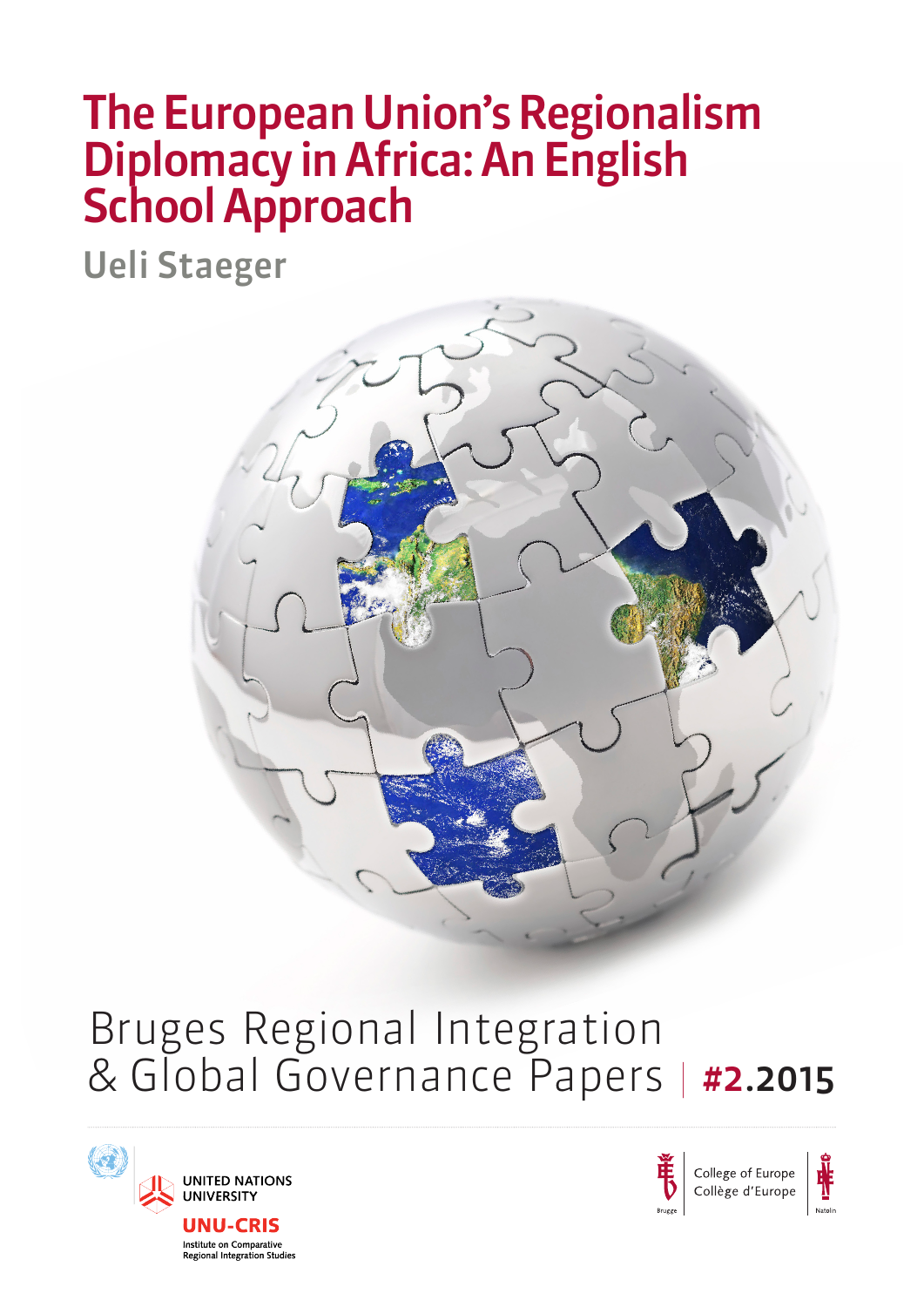





# **Bruges Regional Integration & Global Governance Papers**

# **2/2015**

# **The European Union's Regionalism Diplomacy in Africa: An English School Approach**

**Ueli Staeger**

© Ueli Staeger 2015

**Joint working paper series of the** *EU International Relations and Diplomacy Studies* **Department at the College of Europe and the** *United Nations University Institute on Comparative Regional Integration Studies* **(UNU-CRIS), Bruges**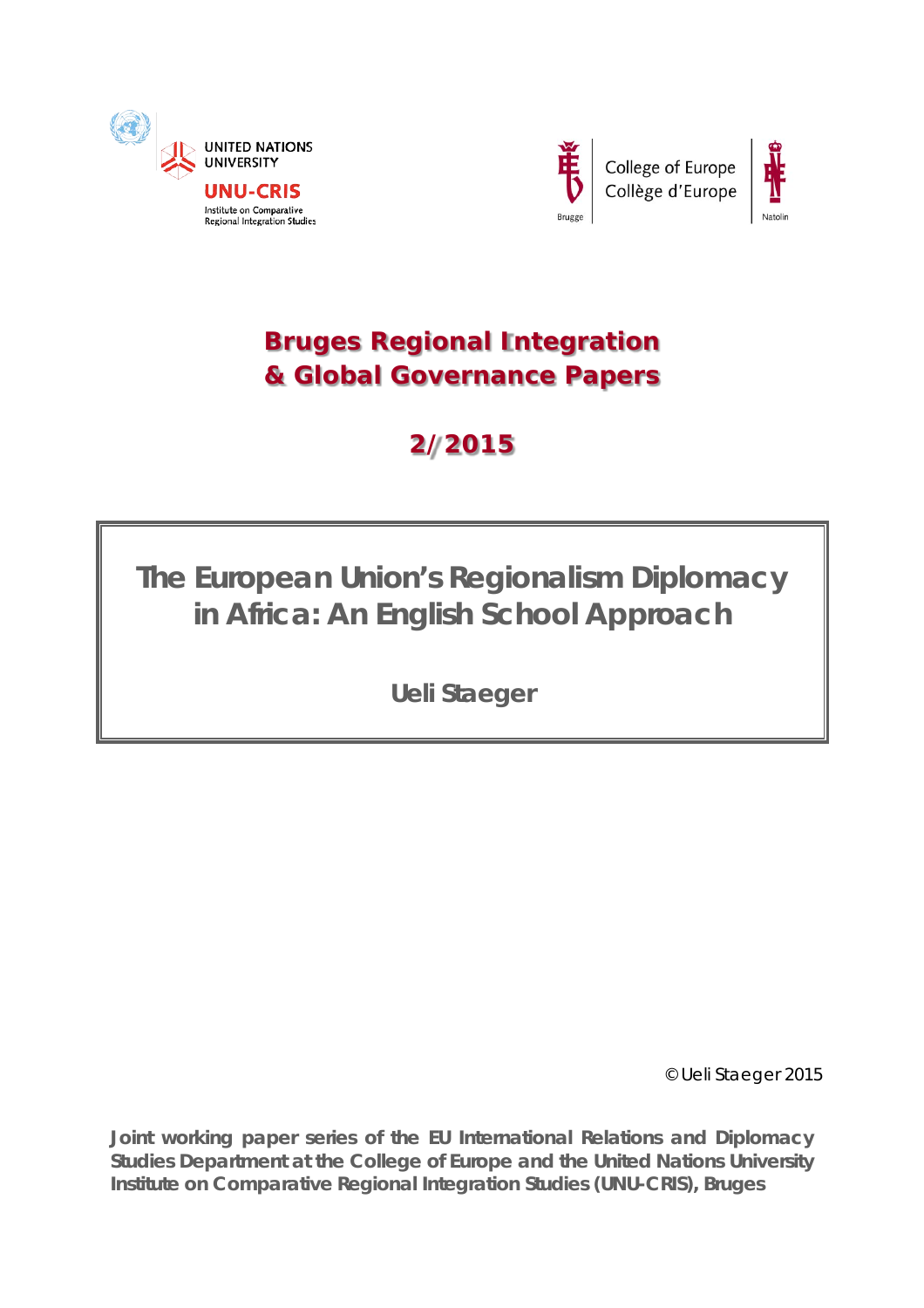# **About the Author**

Ueli Staeger is a PhD candidate in International Relations/Political Science at the Graduate Institute of International and Development Studies, Geneva, where he also works as Teaching Assistant. He is interested in the intersections of European and non-Western regionalisms, and focuses on EU-Africa interregionalism. Ueli Staeger graduated in EU International Relations and Diplomacy Studies from the College of Europe in 2015. He previously completed an MSc in International Politics at the School of Oriental and African Studies (SOAS), University of London, and a BA in Political Science at the University of Geneva, and has worked in Palestine and Brussels.

#### **Editorial Team:**

Sieglinde Gstöhl, Stephen Kingah, Simon Schunz, Luk Van Langenhove

College of Europe | Dijver 11 | 8000 Bruges, Belgium | Tel. +32 (0)50 477 251 | Fax +32 (0)50 477 250 | E-mail info.ird@coleurope.eu | www.coleurope.eu/ird

UNU-CRIS | Grootseminarie Potterierei 72 | 8000 Bruges, Belgium | Tel. +32 (0)50 471 100 | Fax +32 (0)50 471 309 | E-mail lvanlangenhove@cris.unu.edu | www.cris.unu.edu

Views expressed in the BRIGG Papers are those of the authors only and do not necessarily reflect positions of either the series editors, UNU-CRIS or the College of Europe.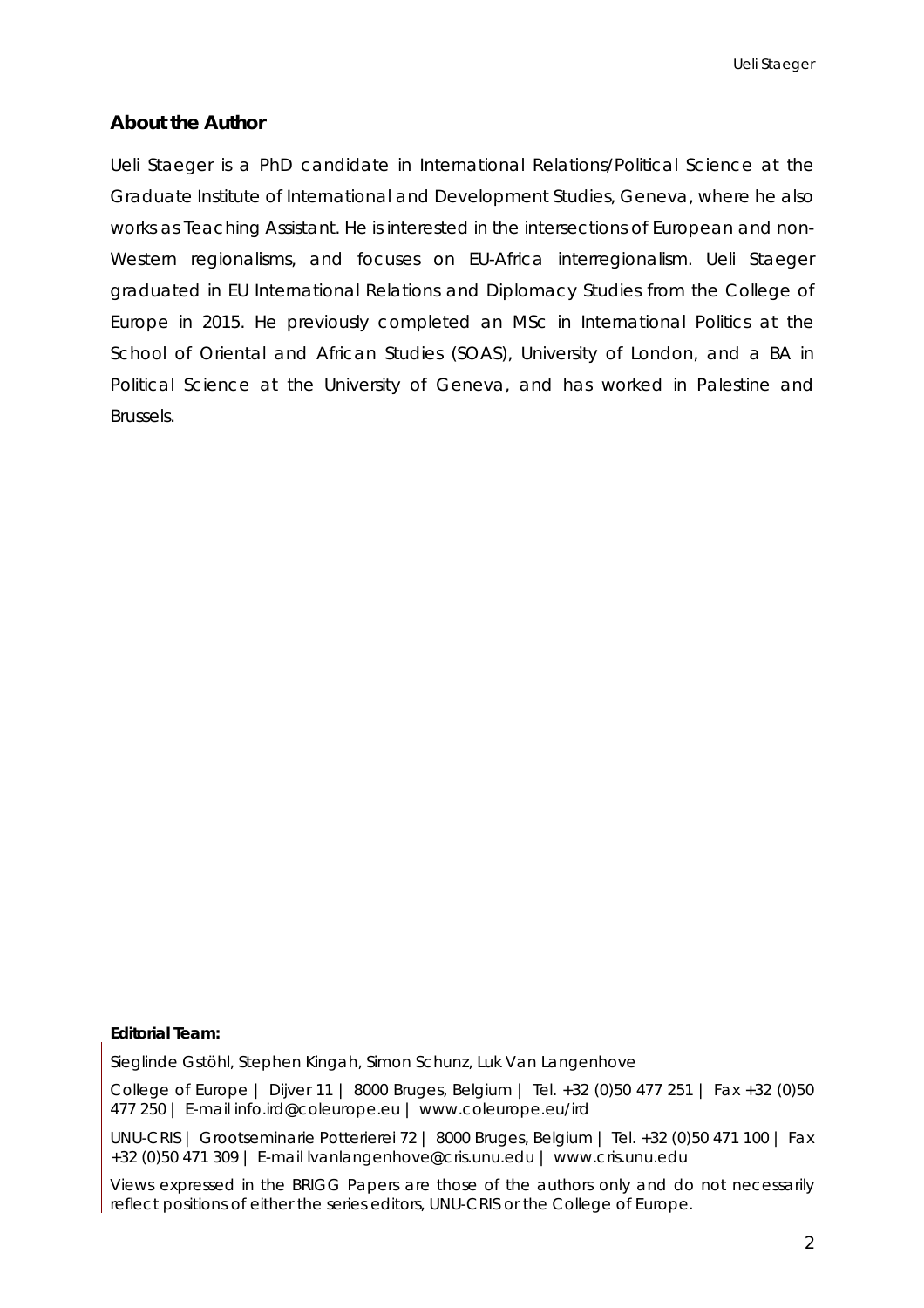# **Abstract**

This paper proposes an innovative analytical approach to regionalism promotion by the European Union (EU) in Africa. The approach pursues the dual aim of accommodating African approaches to regionalism in EU foreign policy analysis and of expounding the centrality of diplomacy in negotiating a renewed EU-African Union relationship. The concept of 'regionalism diplomacy' brings the negotiated and contentious nature of EU regionalism promotion to the fore. The paper espouses contemporary English School thinking about 'international society' and argues that EU regionalism promotion cannot just remain the expansion of European regional international society onto Africa. Instead, EU regionalism diplomacy should acknowledge and incorporate the anticolonial pan-African roots of African regionalism. Overall, the EU should seek a more diplomacy-focused, negotiated Africa-Europe interregional relationship. The paper concludes with an outline of a pan-African approach to regionalism diplomacy and avenues for future research.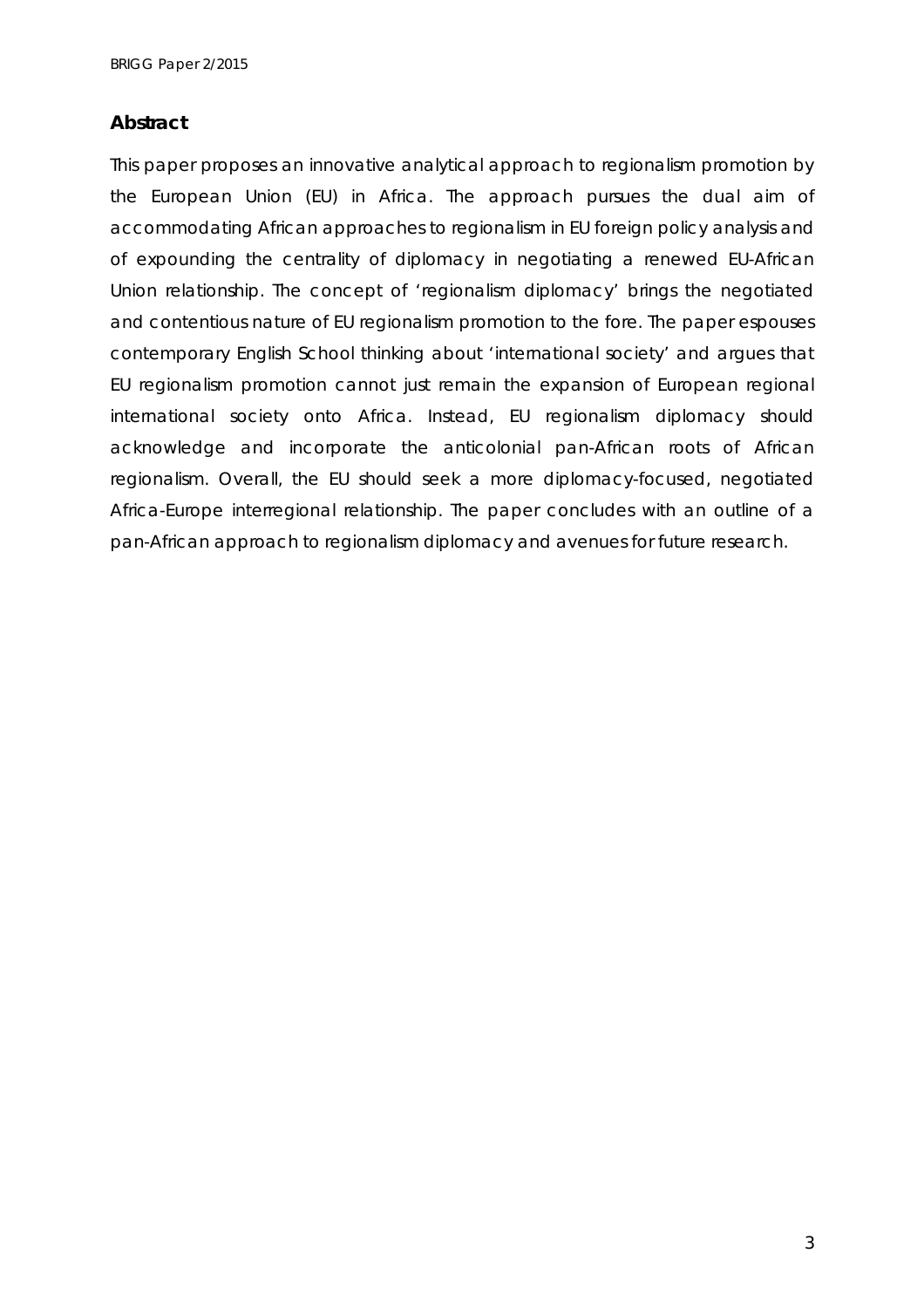#### **Introduction**

-

In the times of African formal decolonisation, leading pan-Africanist Kwame Nkrumah thought it "wishful thinking […] to suppose that the European Common Market, which is devised to increase the welfare of the European member countries, should conscientiously promote industrialization" in Africa.<sup>[1](#page-4-0)</sup> This puzzle occupies scholars until today: How (dis)interested can the post-colonial policy of the European Union (EU) towards Africa ultimately be? This paper argues that regionalisation is at the forefront of both African decolonisation and the EU's Africa policy. Consequently, it introduces a novel analytical concept for understanding the role of the EU in African regionalisation. The paper poses the following research question: What is the role of diplomacy in regionalisation processes in Africa? In tackling this question, the paper advances the concept 'regionalism diplomacy' (RD), which captures the nexus of diplomacy and regionalisation. It can be defined as the diplomatic practice of actors in international societies that aims at renegotiating existing polity structures and 'conditions of separateness' into regional structures and practices, both within and across international societies. The key contribution of the RD analytical concept is the following: the EU's involvement in African regionalisation processes should be understood as a political, negotiated phenomenon. As African states, the products of European colonialism, gradually create pan-African institutions, the role of the EU in this process is pivotal. Viewing this involvement in regionalisation as a diplomatic, contentious process helps differentiating African from European approaches to regionalism. This argument is first developed descriptively, whereas the final section proposes elements of decolonised pan-Africanist RD.

EU-Africa relations are complex and contentious due to echoes of colonialism and continued critiques of EU foreign policy being neo-colonial. Since the European Economic Community's founding, Europe has sought to obtain a stake in African regionalisation processes. These processes are driven in part by the regionalism that the EU promotes, but also reside on a strong pan-African, decolonial imperative for continental unity. As such, the African Union (AU) in particular presents an analytical puzzle: it enabled the intensification of EU-Africa political relations (to the detriment of Europe-Africa relations in the hands of European states), while representing the

<span id="page-4-0"></span><sup>1</sup> Nkrumah, Kwame, *Africa Must Unite*, London, Heimenmann Educational Books Ltd, 1963, p. 159.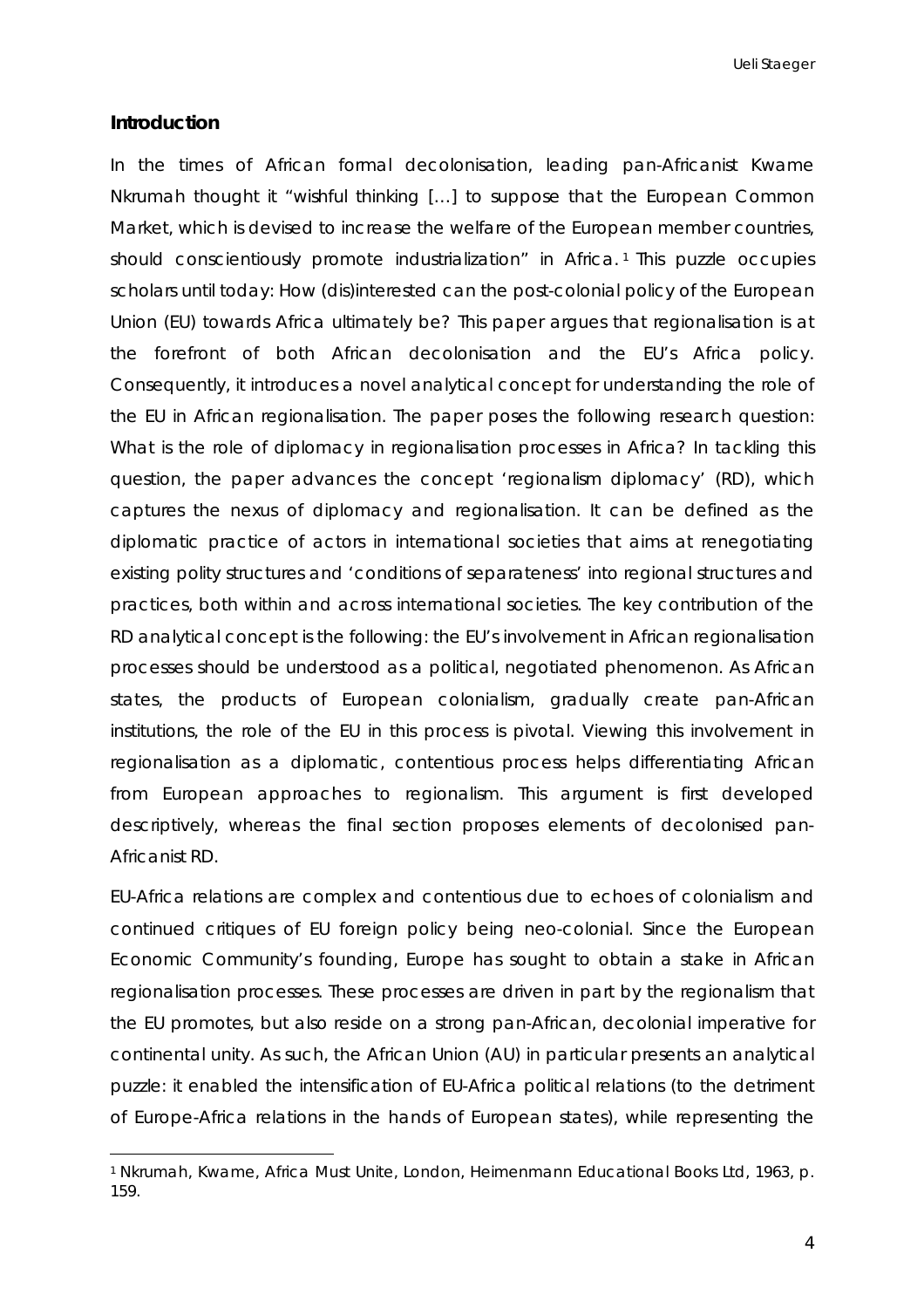-

newest phase of institutionalising pan-African thought. [2](#page-5-0) Overall, the EU-African interregional relations can therefore be considered as one of the few remaining successful and relevant interregional projects of the EU, and merit to be studied, including in their special postcolonial context.

This paper's argument is firmly rooted in the assertion that the EU's impact on the practice of diplomacy illustrates a broader questioning of traditional tenets of diplomacy studies. [3](#page-5-1) It also appreciates that the practice of African diplomacy predates Europe's colonialism: elements of a non-Eurocentric, diplomatic theory of African regionalisation are indeed available.[4](#page-5-2) The regionalism diplomacy concept offers three distinctive advantages: first, it recontextualises the EU's claims of *sui generis* post-Westphalian regional polity in wider debates of International Relations (IR); second, it uses diplomacy as a core institution of EU foreign policy and, by implication, IR and regionalism; third, it provides an interactive, non-static account of regionalisation. Throughout, the paper implements the consensus in regionalism studies of distinguishing between 'regionalism' as the top-down, government-led body of thought and goals from 'regionalisation' as the bottom-up, *de facto* unwinding of nation-states into regional orders, not necessarily driven by governments.

A set of caveats is warranted right at the beginning of this paper. First, the RD analytical concept developed is a novel lens that studies the EU's role in *African* regionalisation. By drawing from regionalism and diplomacy studies, it focuses on interpretative insights, whereas the general thrust of the concept certainly could hold relevance for other cases too. Nonetheless, the postcolonial condition of EU-Africa relations provides for a certain uniqueness of the present case. Second, while the paper draws upon English School theorisations of the EU's regional order, it does not account for the dynamics between EU Member States and EU institutions. In other words, the important English School debate on the EU as a Regional International Society cannot be exercised here. As the Member States continue to pursue bilateral foreign policies in Africa, this multi-level dynamics adds further depth, but cannot be discussed within the limits of this paper. As a workable compromise, the paper

<span id="page-5-0"></span><sup>2</sup> Murithi, Timothy, *The African Union: Pan-Africanism, Peacebuilding and Development*, Aldershot, Ashgate, 2005, p. 35.

<span id="page-5-1"></span><sup>3</sup> Bátora, Jozef, "Does the European Union Transform the Institution of Diplomacy?", *Journal of European Public Policy*, 12, 2005, pp. 44–66.

<span id="page-5-2"></span><sup>4</sup> Irwin, Graham W., "Precolonial African Diplomacy: The Example of Asante", *The International Journal of African Historical Studies*, 8, 1975, p. 81.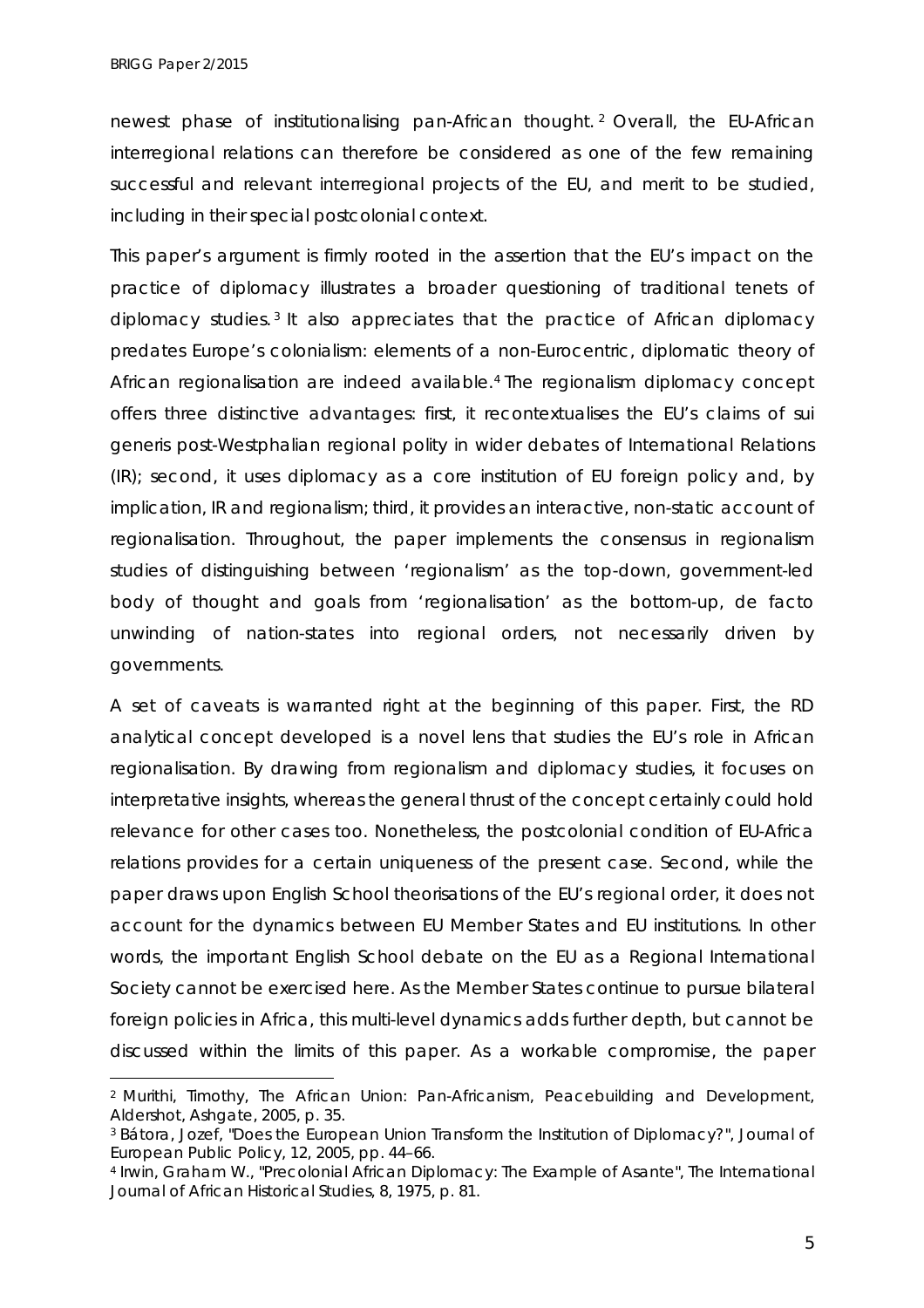focuses on EU institutions and their policies, noting Member States' significant input into them. Finally, this paper cannot offer a full analysis of the EU's regionalism diplomacy *practice*; it does, however, outline a tentative research agenda in the conclusion.

The regionalism diplomacy concept is established and discussed in three sections. First, European approaches to EU regionalism promotion are surveyed. Second, the pertinence of a diplomatic approach to regionalism promotion is established. This section also elaborates a full definition of RD. Third, the analytical impetus of Pan-Africanism for African regionalisation is operationalised in a critical, decolonial reading of the English School. The conclusion reviews the pertinence of the RD analytical concept for EU-Africa relations and identifies avenues of application for this approach.

# **Surveying the field: The political practice and academic study of regionalism promotion**

This section first contextualises the EU's diplomatic and structural role within wider developments of global politics to appreciate the external influences on the EU that might lead it to endorse regionalisation elsewhere. It then reviews several prominent approaches to the study of regionalism promotion of the EU. This discussion sketches out these theories relatively briefly to get to the main point. As will be shown, the main problem of these approaches is that they are unfit to account for the *negotiated* dynamics of political structures and practice that African regionalisation entails.

Before considering these academic approaches to regionalism promotion, a brief introduction to the EU's concrete activities is in order. Already in 1995, the Commission suggested the EU as "'natural' supporter of regional initiatives".[5](#page-6-0) In 2006, the Council concluded that "the European Union is a natural partner in [the] endeavour [of making the AU a successful organisation] and it is keen to continue and to strengthen this partnership to our mutual benefit".[6](#page-6-1) This gave rise to the Joint Africa-Europe Strategy concluded in 2008. In essence, there is a conviction across

<span id="page-6-0"></span><sup>5</sup> Commission of the European Communities, *European Community Support for Regional Economic Integration Efforts among Developing Countries*, COM(95) 219 final, Brussels, 16 June 1995, p. 6.

<span id="page-6-1"></span><sup>6</sup> European Council, *EU Presidency Statement on Appointment of President Denis Sassou-Nguesso as AU Chairman*, 30 January 2006 <http://eu-un.europa.eu/articles/ en/article\_5637\_en.htm> [accessed 15 April 2015].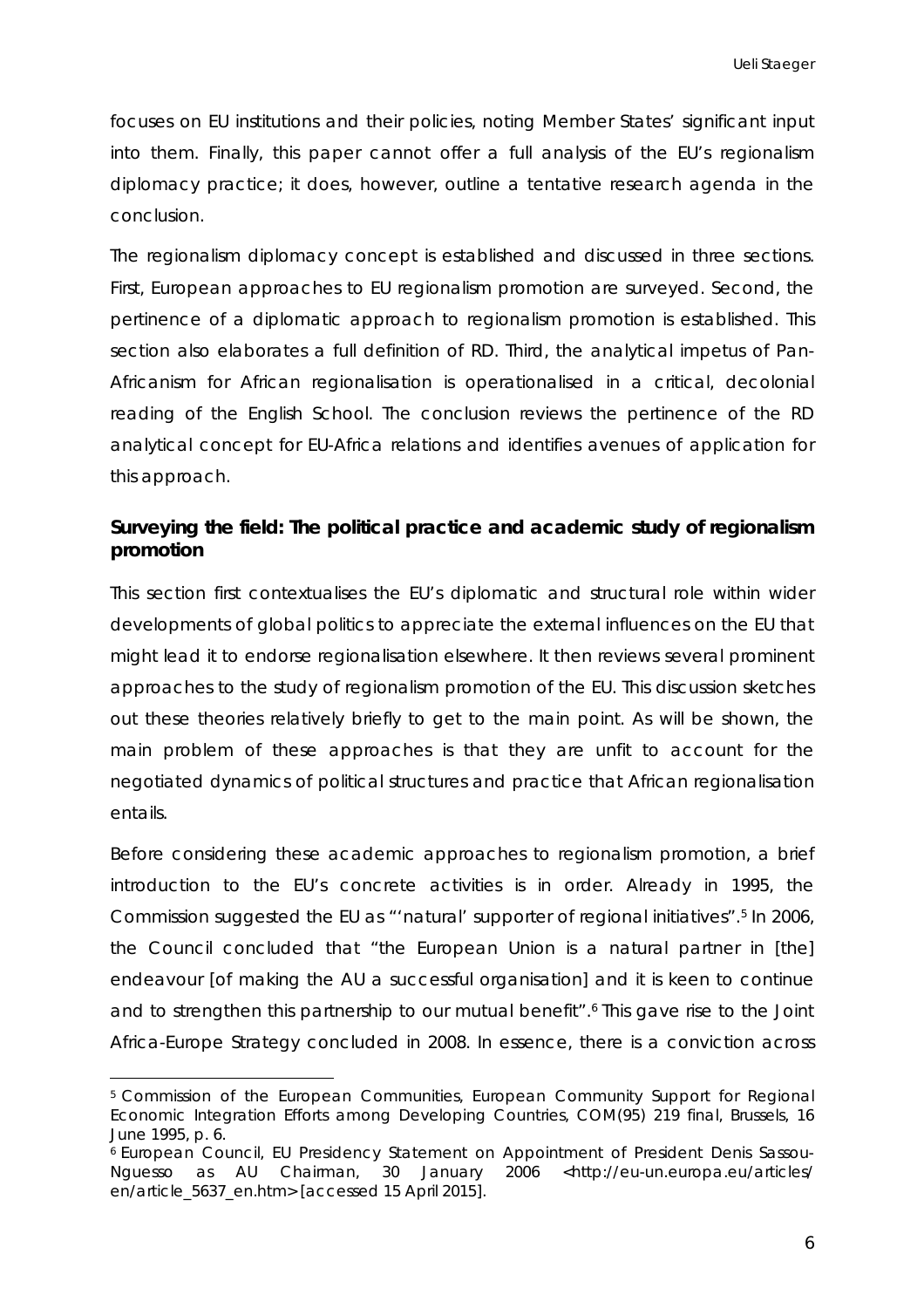Brussels *and* Addis Ababa that Europe's integration experience and the AU's similar institutions predispose it for a lively exchange of experiences through diplomacy. The AU is doubtlessly the biggest EU success in this regard. Furthermore, the African Caribbean Pacific (ACP) group exists already since the negotiations of the Lomé Convention in 1975 and disburses technical aid for regionalisation. The current generation of EU-ACP 'trade and development' relations are based on the Cotonou Agreement (2000-2020), which supports African regionalisation in principle and financially. The EU furthermore finances a significant part of the AU and the Regional Economic Communities (REC), both their programmes as well as institutional structures. Finally, the EU and AU have regular diplomatic exchanges at the ministerial and College-to-College level.

#### *Global factors influencing EU regionalisation policies*

It is tempting but misleading to study the EU's interregional relations in isolation. A number of developments of global politics have shaped European and African agency in regionalism. These include: the on-going evolution of multilateralism, the assertion of World Trade Organisation (WTO) rules and global trade liberalisation. Naturally, these factors complicate EU foreign policy, but they also illustrate the general fragmentation of the post-World War II liberal world order.

As the EU started promoting regionalisation abroad, other industrialised countries had considerable doubts and argued multilateralism and regionalism were incompatible. In a 1995 Communication, the Commission asserted that "the renewed attention to regionalism takes place in an international context of global liberalisation of trade and capital movements".[7](#page-7-0) The Commission called its approach "outward-oriented, open regionalism", and it cited the WTO's 1994 Marrakesh Act that "confirmed the compatibility between regional integration and multilateralism. At the same time it has clarified and strengthened the conditions whereby a regional grouping can claim to have acted in accordance with multilateralism." [8](#page-7-1) Multilateralism and regionalisation (especially in a wider geopolitical sense) twenty years later are still in latent contradiction.<sup>[9](#page-7-2)</sup> These current contradictions have been

 $\ddot{\phantom{a}}$ 

<span id="page-7-0"></span><sup>7</sup> Commission of the European Communities, *op.cit.*, pp. ii, 6.

<span id="page-7-1"></span><sup>8</sup> *Ibid.*

<span id="page-7-2"></span><sup>9</sup> Hettne, Björn & Fredrik Söderbaum, "The UN and Regional Organizations in Global Security: Competing or Complementary Logics?", *Global Governance*, 12, 2006, pp. 227–32.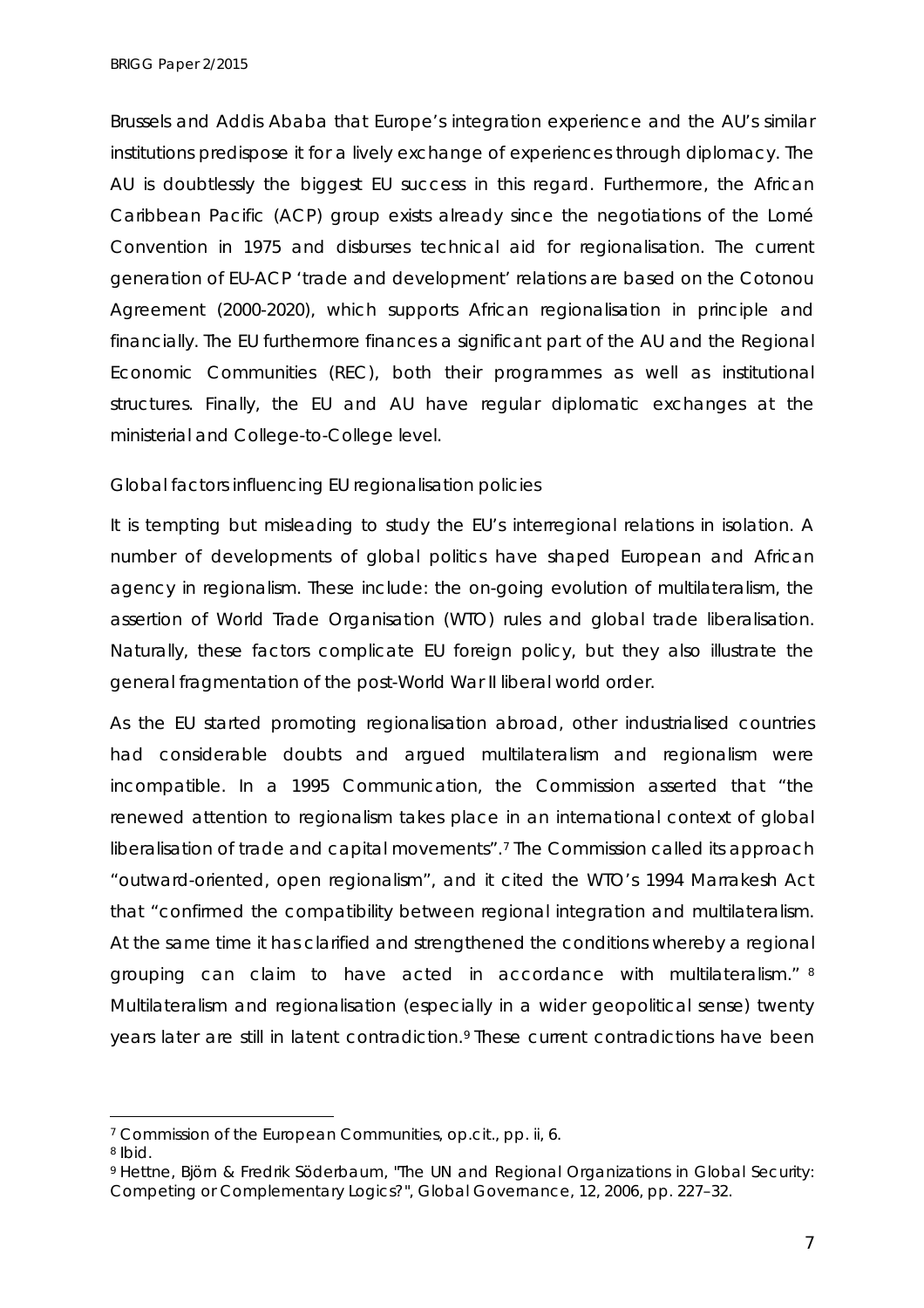called "messy multilateralism". [10](#page-8-0) Overlapping and in constant re-negotiation, this phenomenon has also been described as "Multilateralism 2.0", with diversified actors and of a networked nature.[11](#page-8-1) There has thus been a shift from the EU seeing its commitment to multilateralism questioned by other states in the 1990s to the EU itself promoting "effective multilateralism".[12](#page-8-2) The EU's endeavour to make regionalism and multilateralism compatible in political practice seems relatively successful.

There were also latent tensions between regional and global multilateral governance of global trade. The crux here lies in the theme of the above-mentioned Marrakesh Act, namely that even if regional Free Trade Agreements (FTAs) and regional organisations liberalise high percentages of the signatories' mutual trade, they create a "spaghetti bowl" of FTAs that prevents full trade liberalisation.[13](#page-8-3) In this debate, the WTO has asserted itself significantly in the last decades, despite the stalling Doha Round. It is precisely the WTO's more trenchant supervision of its members that forced the EU to re-introduce full reciprocity in the Cotonou Agreement with its former colonies. Some observers suggest that the EU strategically exaggerated the difficulty of obtaining a new waiver for a non-reciprocal EU-Africa trade regime within the Cotonou Agreement. [14](#page-8-4) But without doubt, the EU's postcolonial differentiated treatment of its former colonies *vis-à-vis* other developing countries is actively being tackled by the WTO and cannot be sustained in the long run. The EU increasingly understands all of these factors, and has aligned its regionalism promotion by gradually eschewing postcolonial preferentialism towards ACP countries.

#### *A tale of low politics: dominant approaches*

Regionalism is studied in very different ways when talking about the EU and other regional integration processes. There is a wealth of approaches to EU foreign policy

<span id="page-8-0"></span><sup>10</sup> Richard Haass, "The Case for Messy Multilateralism", *Financial Times*, 5 January 2010, <http://www.ft.com/intl/cms/s/0/18d8f8b6-fa2f-11de-beed-00144feab49a.html#axzz3HG6 grBnD> [accessed 27 March 2015].

<span id="page-8-1"></span><sup>11</sup> Van Langenhove, Luk, "The Transformation of Multilateralism Mode 1.0 to Mode 2.0", *Global Policy*, 1, 2010, pp. 263–70.

<span id="page-8-2"></span><sup>12</sup> Council of the European Union, *A Secure Europe in a Better World: European Security Strategy*, Brussels, 12 December 2003.

<span id="page-8-3"></span><sup>13</sup> Bhagwati, Jagdish, *Termites in the Trading System: How Preferential Agreements Undermine Free Trade*, Oxford, Oxford University Press, 2008.

<span id="page-8-4"></span><sup>14</sup> Bilal, Sanoussi & Francesco Rampa, *Alternative (to) EPAs: Possible Scenarios for the Future ACP Trade Relations with the EU*, Policy Management Report (Maastricht: ECDPM, 2006), p. 30, <http://ecdpm.org/wp-content/uploads/2013/11/PMR-11-EPAs-Scenarios-For-Future-ACP-EU-Trade-Relations.pdf>.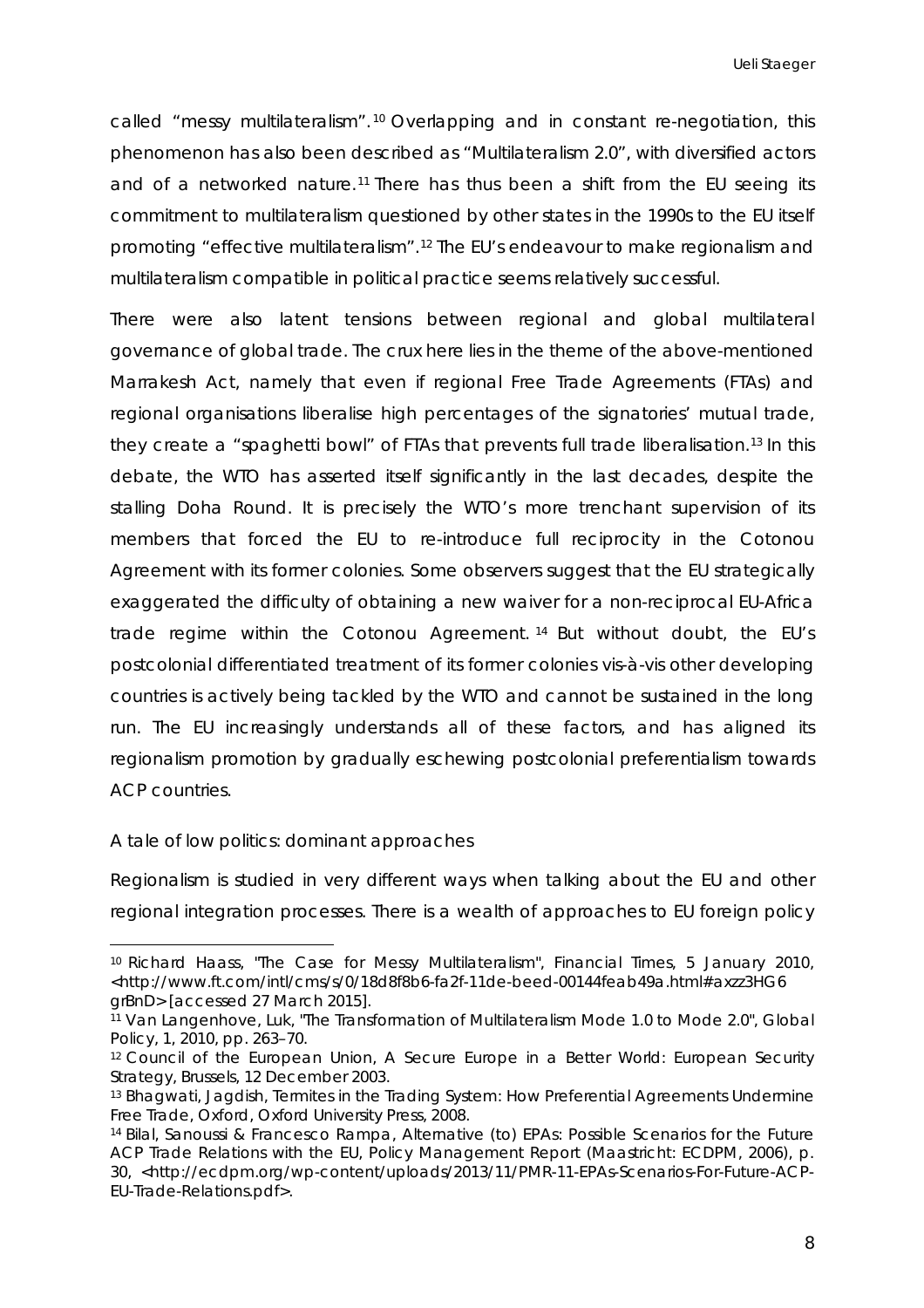*BRIGG Paper 2/2015*

-

that are exclusively EU-centered. These speak from a European perspective and for a European audience, and largely ignore postcolonial insights about the nonuniversality of European political theory. As is evidenced below, most theorisations of regionalisation processes fail to appreciate the production of policy: they assume a benevolent EU and a malleable recipient country of EU structures, norms and policies. Furthermore, a self-contained, immanent narrative of EU regionalism promotion cannot be sustained in a wider IR discussion. Regional integration is seldom, or never, only the result of intra-regional considerations and aspirations.<sup>15</sup> To illustrate this problem of inadequate approaches to EU regionalism promotion, the remainder of this section critically surveys Keukeleire's Structural Foreign Policy paradigm, Manners' Normative Power Europe concept, as well as policy diffusion approaches.

With Structural Foreign Policy (SFP), Keukeleire suggests an innovative theory of the EU's role in the world. Structural Foreign Policy is "a policy which, conducted over the long term, seeks to influence and shape sustainable political, legal, economic, social, and security structures on various relevant levels (from the individual to the global level), with the degree of internalisation influencing this sustainability"[.16](#page-9-1) While chiefly inspired by the EU's attempts to surpass classical foreign policy ('relational foreign policy'), there is some acknowledgement that many actors of global politics pursue SFP. SFP theory unsurprisingly resonates well with more critical structuralist accounts of world politics, such as neo-Gramscianism, and hence also illustrates a welcome opening up of EU studies. It also appreciates the depth at which EU policy aims to intervene. But SFP paradoxically remains a static theory of foreign policy that cannot account for change dynamics. This is most visible in an article specifically focusing on 'structural diplomacy'[17:](#page-9-2) while explaining in a lucid manner why the EU's diplomatic system structurally predisposes it to engage in SFP diplomacy and why its SFP often fails, Keukeleire asserts that the EU exports its model elsewhere into a non-European world that is presented as quite structure-less and malleable. Little attention is paid to how EU SFP unfolds in specific contexts. As non-European

<span id="page-9-0"></span><sup>15</sup> Lundestad, Geir, *'Empire' by Integration: The United States and European Integration, 1945- 1997*, Oxford, Oxford University Press, 1998; Cafruny, Alan & Magnus Ryner (eds.), *A Ruined Fortress? Neoliberal Hegemony and Transformation in Europe*, Lanham, Rowman & Littlefield, 2003.

<span id="page-9-1"></span><sup>16</sup> Keukeleire, Stephan & Tom Delreux, *The Foreign Policy of the European Union*, Basingstoke, Palgrave Macmillan, 2014, p. 28.

<span id="page-9-2"></span><sup>17</sup> Keukeleire, Stephan "Reappraising Diplomacy: Structural Diplomacy and the Case of the European Union", *The Hague Journal of Diplomacy*, 4, 2009, pp. 143–65.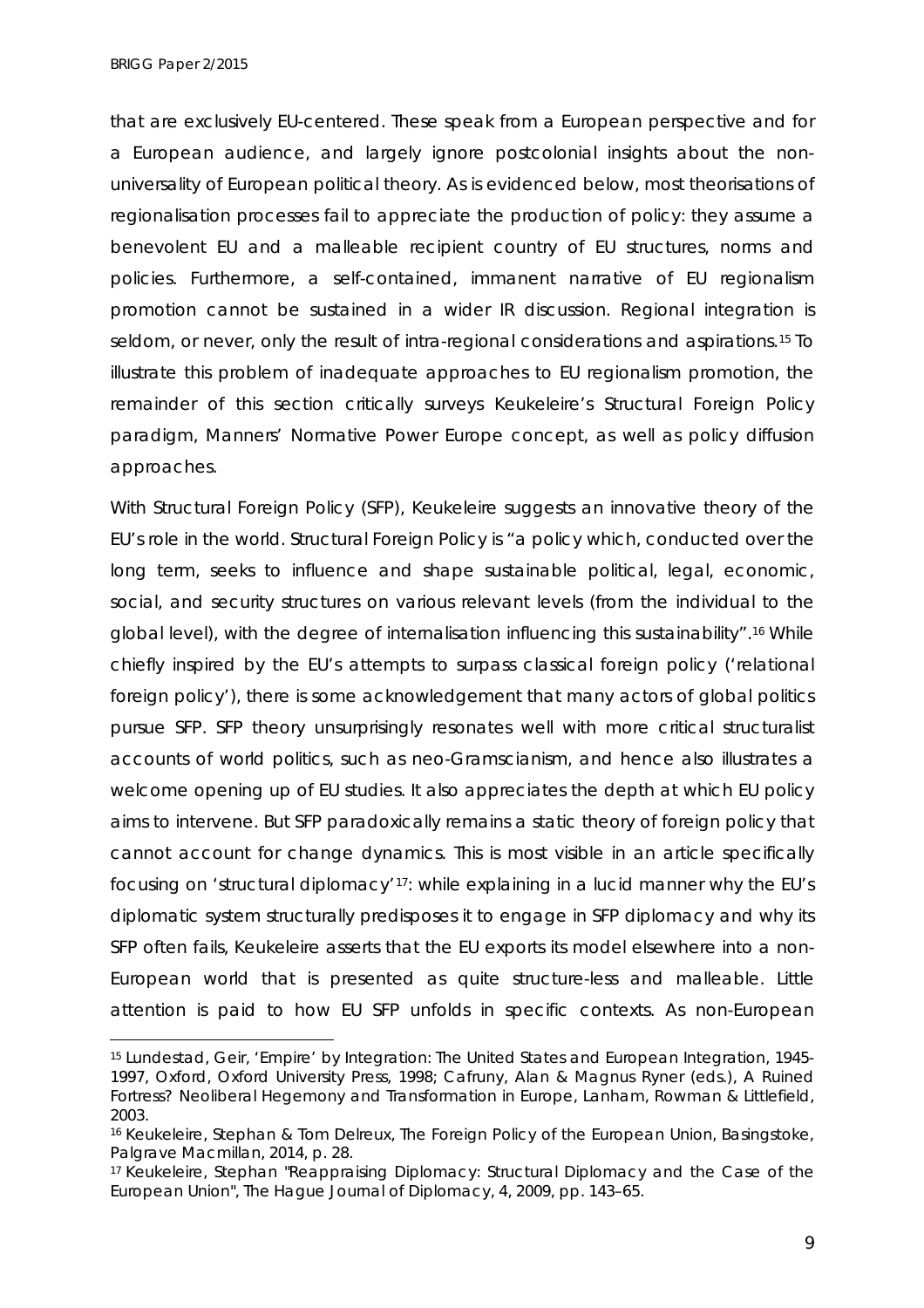contentions are not an intrinsic part of the model, SFP is an interesting but incomplete tool to study EU regionalisation policies. In extremis, SFP could be seen to replicate the Eurocentric foundations of IR beyond its traditional interstate account of the 'international'.

A second influential account of EU foreign policy is Manners' Normative Power Europe (NPE).[18](#page-10-0) NPE is above all a statement about "the ideational impact of the EU's international identity/role as representing normative power". [19](#page-10-1) It ascribes normativity to the EU's foreign policy and also self-describes as a "post-Westphalian" theory[.20](#page-10-2) NPE thus is a complex theory with many constituent parts that do not fit easily. If the argument about normativity thanks to post-Westphalian novelty perhaps stands relatively unchallenged, Manners is less expert at explaining how the diffusion of EU normativity in the world unfolds. A respectable array of 'types of diffusion' is proposed, but remains abstract and is unhelpful in explaining how the EU achieves change elsewhere in the world. Perhaps the greatest challenge in the NPE debate, often ignored by its proponents but identified already by Manners, is that NPE as a concept hosts three rather different elements: it is about the ontological conceptualisation of the EU as a "change of norms in the international system", a "positivist quality, how it acts to change norms", and finally a "normative quality, how it should act to extend its norms".<sup>21</sup> By then also suggesting as the 'ontological basis' NPE norms such as the centrality of peace, liberty, democracy, Manners presents the analyst with a toxic conceptual concoction. Such discourse weighs in on European postcolonial superiority. Finally, Parker and Rosamond aptly show how NPE is not a stand-alone theory of EU foreign policy, but deeply embedded in European market liberalism or 'market cosmopolitanism' in which NPE is "always already possible".[22](#page-10-4) NPE thus is premised on the fact of EU regionalism, but does not specify its relationship with structural, not just normative, change in other regions of the world. Indeed, it cannot show how polity structures are renegotiated.

<span id="page-10-0"></span><sup>18</sup> Manners, Ian "Normative Power Europe: A Contradiction in Terms?", *Journal of Common Market Studies*, 40, 2002, pp. 235–58.

<span id="page-10-1"></span><sup>19</sup> Manners, p. 238.

<span id="page-10-2"></span><sup>20</sup> *Ibid.,* p. 240.

<span id="page-10-3"></span><sup>21</sup> *Ibid.,* p. 252.

<span id="page-10-4"></span><sup>22</sup> Parker, Owen & Ben Rosamond, ""Normative Power Europe" Meets Economic Liberalism: Complicating Cosmopolitanism Inside/outside the EU", *Cooperation and Conflict*, 48, 2013, p. 232.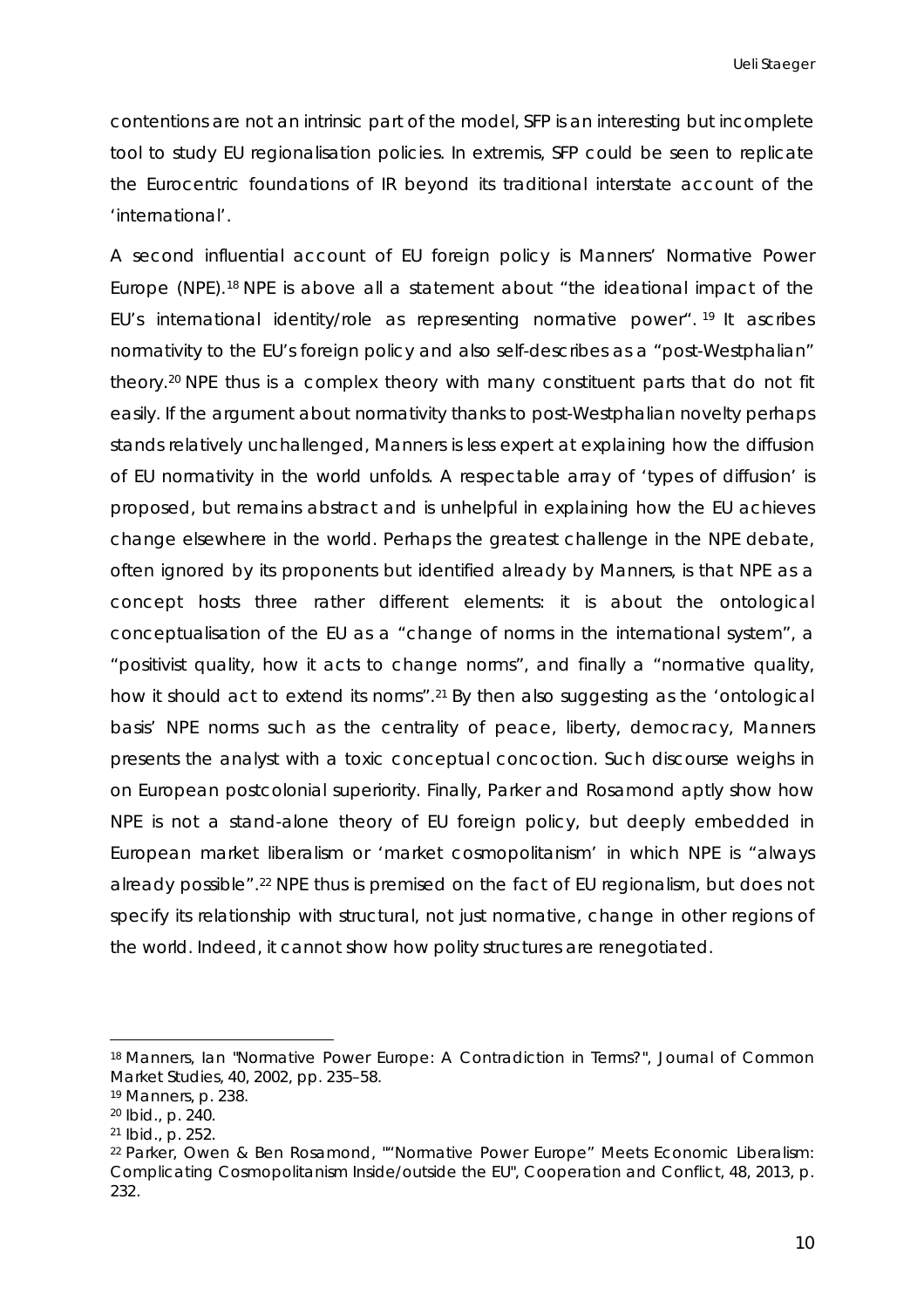*BRIGG Paper 2/2015*

A third important literature is the 'policy diffusion' paradigm. Optimism about policy diffusion's explanatory power varies among its analysts. Some speak of EU 'external governance' of other countries/regions, whereas more cautious formulations point above all to the limits of the EU's ability to 'diffuse' itself and its policies.<sup>[23](#page-11-0)</sup> Lenz cautions that "causal inference about the role of EU ideational diffusion in explaining outcomes in regionalism hinges on convincingly specifying the underlying counterfactual, namely that political decisions would have been different in the absence of the EU".[24](#page-11-1) At best, the EU's success at diffusion of regionalism to Africa is perhaps its role as a "mentor" of the nascent AU, through the practice of "constant dialogue and joint projects".[25](#page-11-2) But not unlike NPE, even a cautious approach to the diffusion literature struggles to appreciate the micro-powers at work in the diffusion of the EU model and its policies. Furthermore, policy diffusion assumes a static and unitary EU, whereas other regions of the world are shown as lacking such norms and policies.

In sum, dominant approaches to the study of EU regionalism promotion fail to account for this process being contentious and negotiated. Behind every EU programme lies a diplomatic process, and all factual regionalisation is the product of African *and* EU approaches. A less EU-centric scholarly approach to EU regionalism promotion must therefore question the EU's universal benevolence and demonstrate African agency. Finally, it must also better distinguish between rhetorical goals and empirical success. Seeing factual regionalisation as the result of the contention between different approaches to regionalism promotion, including the EU's regionalism diplomacy, remedies these issues.

# **Defining regionalism diplomacy: a nexus of negotiated change**

Whereas diplomacy studies often focus on behaviour and bargaining while controlling for institutional factors and historical grievance, regionalism is traditionally studied through overly institutionalist, retrospective paradigms. A diplomatic study of regionalism can mend the individual weaknesses of both of these study fields: it

 $\ddot{\phantom{a}}$ 

<span id="page-11-0"></span><sup>23</sup> Sandra Lavenex & Frank Schimmelfennig, "EU Rules beyond EU Borders: Theorizing External Governance in European Politics", *Journal of European Public Policy*, 16, 2009, pp. 791–812; Haastrup, Toni, "EU as Mentor? Promoting Regionalism as External Relations Practice in EU– Africa Relations", *Journal of European Integration*, 35, 2013, pp. 785–800.

<span id="page-11-1"></span><sup>24</sup> Lenz, Tobias, "EU Normative Power and Regionalism: Ideational Diffusion and Its Limits", *Cooperation and Conflict*, 48, 2013, p. 223.

<span id="page-11-2"></span><sup>25</sup> Haastrup, *op.cit.,* p. 791.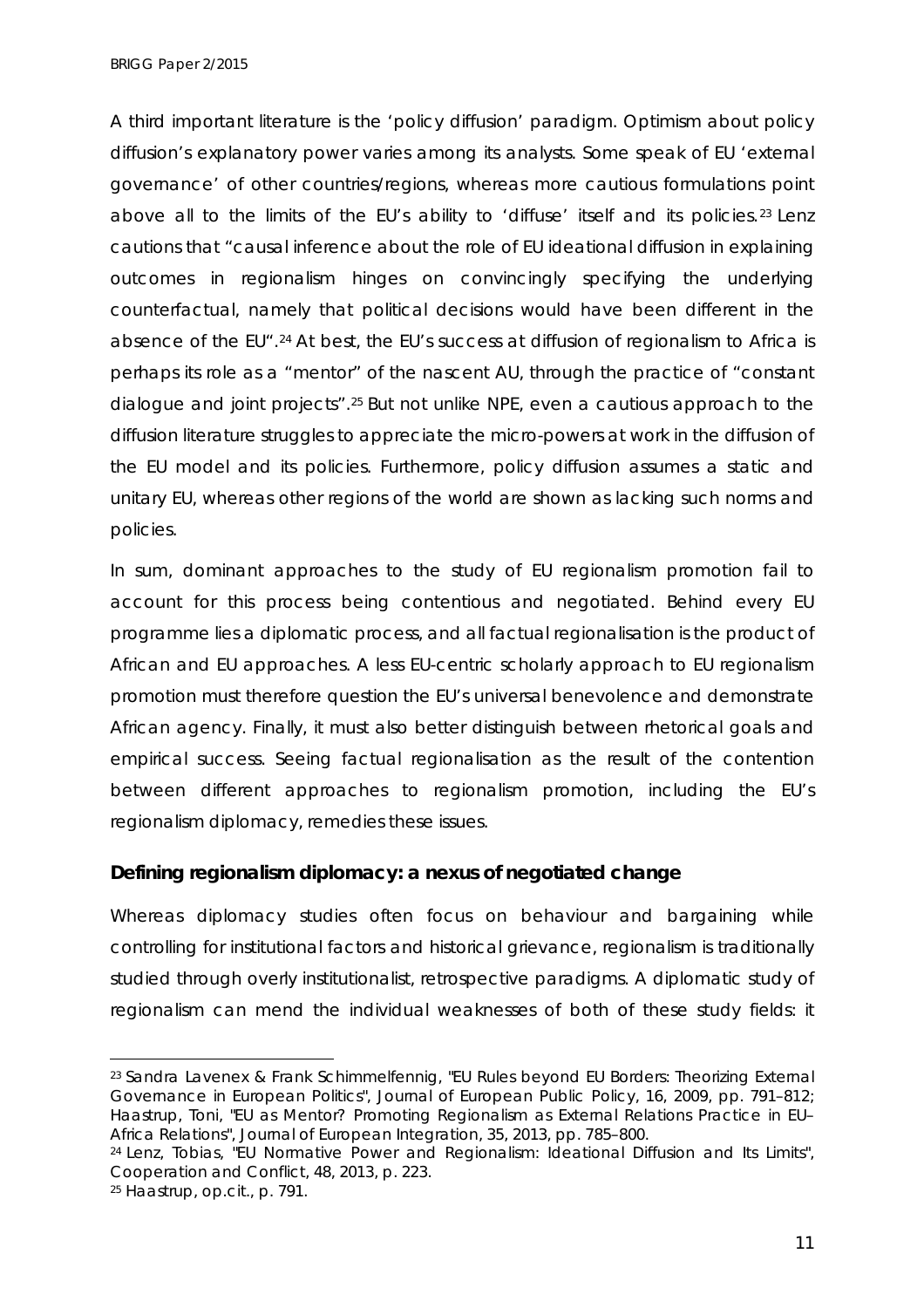politicises the study of regionalism through the analytical lens of diplomacy, while grounding the study of diplomacy in a historical-institutional context. This section introduces the theoretical elements for a definition of the regionalism diplomacy concept.

#### *English School improvements upon traditional IR*

Traditional IR is state-centric and excels at explaining (and maintaining) the *status quo* of a Westphalian state-based international system. Not only is this system manifestly changing in our times, but pure classic IR theory, especially its structuralist variants, fail to account for the mechanics of international politics. A promising strategy to demonstrate the inner life of IR is to focus on diplomacy as an IR practice. Henry Kissinger famously regarded diplomacy merely a subservient tool at the service of broader international relations. [26](#page-12-0) Instead of a mere tool, the English School, however, considers diplomacy as a key institution of international relations, next to balance of power, international law, war and the great powers. <sup>[27](#page-12-1)</sup> Both Wight and Bull, founders of the English School, have argued that diplomacy is crucial to IR – but for them, diplomacy was only "reflective", not constitutive of international society.<sup>[28](#page-12-2)</sup> It was the trained diplomat Watson who focused on diplomacy as *Dialogue between States* specifically. [29](#page-12-3) Diplomacy now gained transformative agency. To remedy the crisis of traditional IR's static and conservative epistemology, a shift to *practices* of IR opens felicitous avenues for the English School's mature stance on diplomacy.

The English School premises its analyses on a consensus around diplomacy as a key institution of 'international society'. This 'society' is not dissimilar to what is usually called the 'international system' – to spare a lengthy debate, a society can be a system, but a system alone not a society. Bull's approach fits well with its European focus of study, as can be seen in his definition of international society that arises through "dialogue and consent common rules and institutions for the conduct of [state] relations, and [the recognition of states'] common interest in maintaining

<span id="page-12-1"></span><span id="page-12-0"></span><sup>26</sup> Kissinger, Henry, *Diplomacy*, New York, Simon & Schuster, 1994.

<span id="page-12-2"></span><sup>27</sup> Bull, Hedley, *The Anarchical Society*, London, Macmillan, 1977; Bull, Hedley & Adam Watson (eds.), *The Expansion of International Society*, Oxford, Clarendon Press, 1984.

<sup>28</sup> Neumann, Iver B. "The English School on Diplomacy: Scholarly Promise Unfulfilled", *International Relations*, 17, 2003, p. 350.

<span id="page-12-3"></span><sup>29</sup> Watson, Adam, *Diplomacy: The Dialogue between States*, Eyre Methuen, 1982.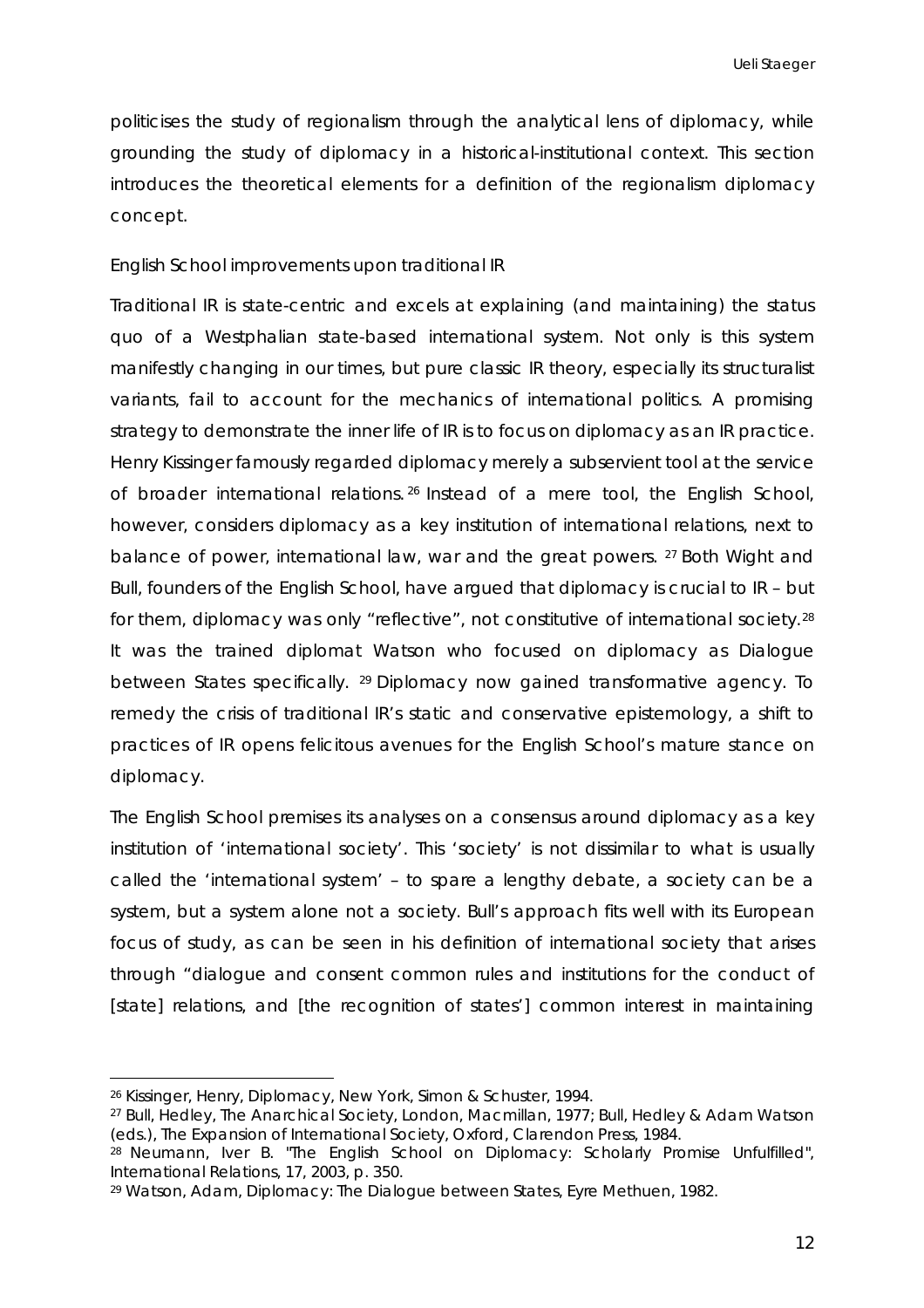these arrangements".[30](#page-13-0) If diplomacy is part and parcel of international society, then diplomats hold a key role in the practice of IR. The English School offers a practicefocused and also structural-institutionalist account of global politics. What makes societies international, finally, is the feeling of living disparately. As Sharp argues, "[p]eople live not as such, but as peoples in various sorts of groups. This plural fact both engenders and is engendered by a value placed on living separately. The diplomatic tradition thus presents peoples as living in 'conditions of separateness' from one another." [31](#page-13-1) The English School hence makes a good case for why diplomacy should be a key institution of international society – as a mediating process between disparate social groups.

*Regionalism and the English School: nascent European Regional International Society*

The traditional English School approach focuses on state-centric relations, which challenges both European and non-European post/non-Westphalian regional polities. Indeed, Bull argued "an international society exists when *a group of states* [...] forms a society".<sup>[32](#page-13-2)</sup> However, unlike IR structural realism for example, the English School does not take states as the natural ontological base of its theory. Rather, contemporary English School theorists accommodate regionalism easily. A respectable body of literature analyses the EU as a European Regional International Society (ERIS). For example, Diez and Whitman build on Bull's five key institutions of international society to show how the pooling of sovereignty, the *acquis communautaire*, multilevel multilateralism, pacific democracy, member state coalitions and multiperspectivity successfully provide for an ERIS. [33](#page-13-3) This ERIS is spearheaded institutionally by the EU but includes other parts too, such as the Council of Europe. An English School approach to regionalism is much broader than economic integration – it thinks of regional international societies as "containers for culture and for value diversity".[34](#page-13-4) The English School hence may accommodate also ideational, identitarian and normative elements, such as NPE discussed above, and it

<span id="page-13-0"></span><sup>30</sup> Bull & Watson, *op.cit.*, p. 1.

<span id="page-13-1"></span><sup>31</sup> Sharp, Paul, *Diplomatic Theory of International Relations*, Cambridge University Press, 2009, p. 10.

<span id="page-13-2"></span><sup>32</sup> Bull, *The Anarchical Society*, *op.cit.*, p. 3, emphasis added.

<span id="page-13-3"></span><sup>33</sup> Diez, Thomas & Richard Whitman, "Analysing European Integration: Reflecting on the English School", *Journal of Common Market Studies*, 40, 2002, pp. 43–67.

<span id="page-13-4"></span><sup>34</sup> Hurrell, Andrew, *On Global Order: Power, Values, and the Constitution of International Society*, Oxford, Oxford University Press, 2010, p. 247.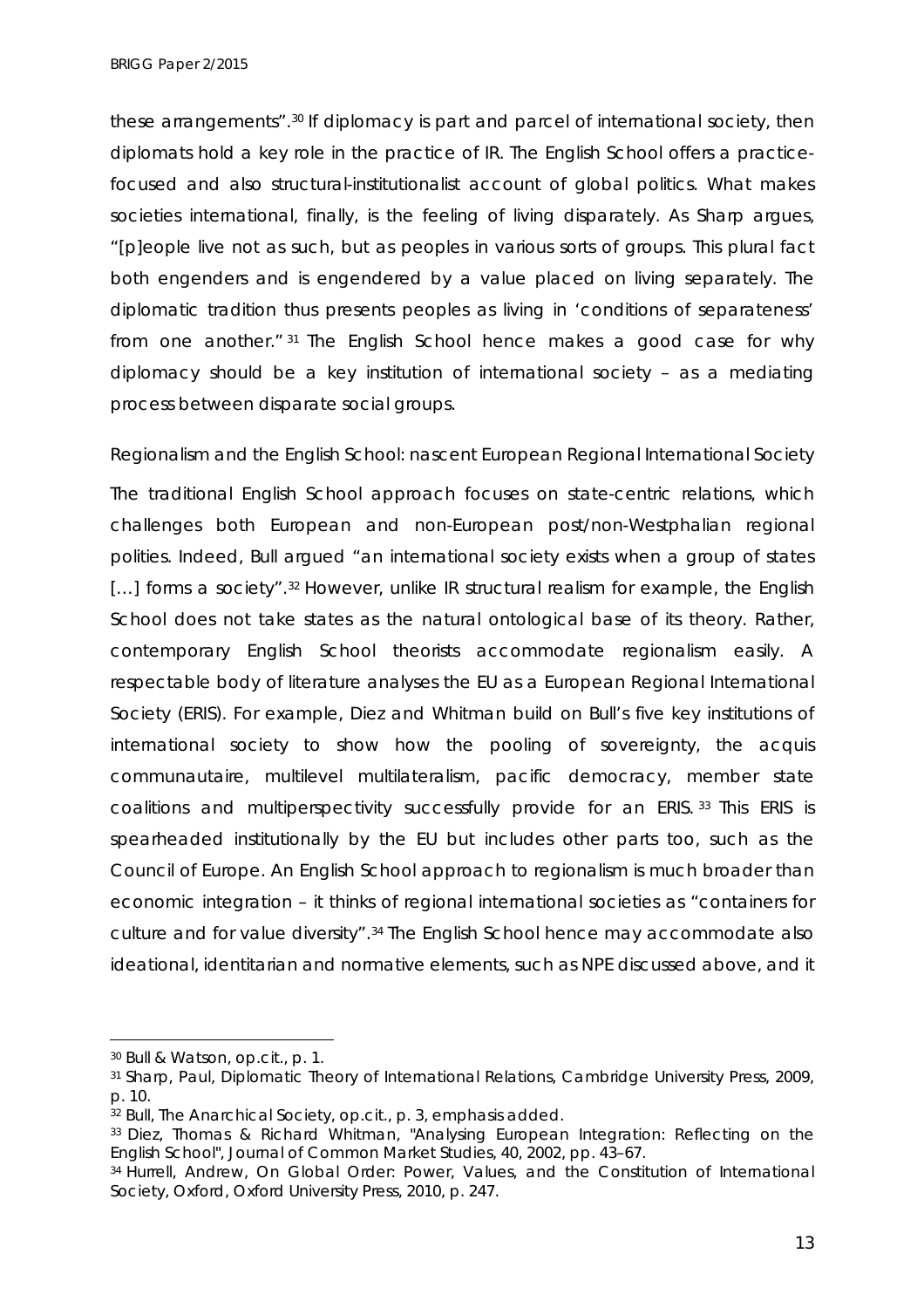does so with an appreciation of how society spans beyond the Westphalian nationstate. In sum, English School thinking is inherently regional.

#### *One or many societies?*

Bull studied the expansion of *one* (European) international society, whereas many contemporary authors speak of multiple international societies. This is an important tension in the English School. Living separately in multiple, interacting international societies adds depth and anti-Eurocentrism to the English School framework. This paper sides with more contemporary, non-Eurocentric readings of global politics as constituted of multiple (nascent) international societies.

Bull's traditional argument presents a single global international society that is 'expanding' from Europe. Bull is clear that non-European political society existed before colonialism, but argued that said polity does simply not matter for international politics. Pre-colonial institutions are irrelevant because of the incredible difference between European international society and, in this case, African precolonial "political communities", even if their interrelation was "regulated by complex rules and institutions".[35](#page-14-0) But to then simply observe European expansion as a diachronic, inevitable process is teleological – it presupposes a finality of global politics rooted in European polity. For example, this would mean that the African regionalisation experience is to unfold through the very categories of European integration. Concretely, the European linear blueprint of economic regional integration, for instance a FTA preparing a customs union, then serves as blueprint for African regionalisation. A Eurocentric English School account of non-European regionalism hence "requires independent states" as formative blocks, which in many parts of the world are precluded by "extensive colonization by a small number of empires".[36](#page-14-1) In this sense, decolonisation and formal independence would mean that colonies became full sovereign members of European international society. But naturally, the postcolonial newcomers to European international society were indeed only "superficially compatible with western forms" of polity. [37](#page-14-2) This latent tension is exacerbated by African scholars who caution that while the European

<span id="page-14-2"></span><span id="page-14-1"></span><span id="page-14-0"></span><sup>35</sup> Bull, Hedley, "European States and African Political Communities", in Bull, Hedley & Adam Watson (eds.), *The Expansion of International Society*, Oxford, Clarendon Press, 1984, p. 105. <sup>36</sup> Buzan, Barry, "How Regions Were Made, and the Legacies for World Politics: An English School Reconnaissance", in Paul, T.V. (ed.), *International Relations Theory and Regional Transformation*, Cambridge, Cambridge University Press, 2012, p. 24. <sup>37</sup> *Ibid.,* p. 32. -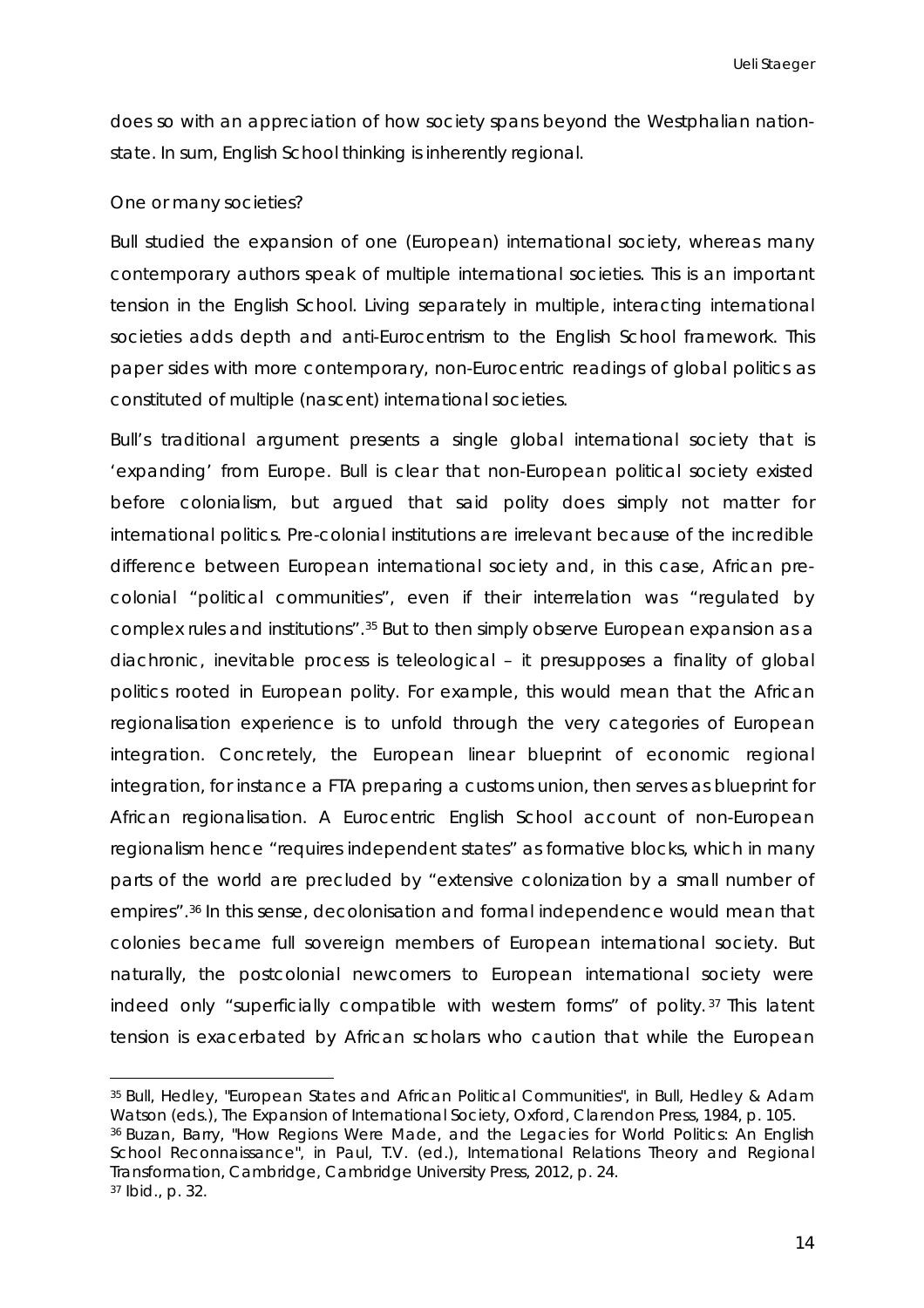linear genealogy of regionalisation, first codified by Balassa, holds descriptive validity for European integration, it is a European, neo-functionalist theory that cannot claim global relevance.[38](#page-15-0) 

Contemporary scholarship acknowledges the facticity of European aspirations at imposing regional polity elsewhere by expanding its own model, but cautions that this aspiration is being contested. Hurrell rightly argues for an understanding of societal multiplicity as a contradiction between "the one world and the many worlds": between global economic, security and multilateral logics on the one hand, but also an "emerging multi-regional system of international relations" on the other hand. [39](#page-15-1) This tension between a Eurocentric universal and a fragmented multiregional world also splits English School analysts of regionalism, whereas most tend to replicate the Eurocentric approach taken by Bull, arguing that ERIS has elements of international society, but also of a "world society".[40](#page-15-2)

Besides structural multiplicity, a multi-regional 'global' must also accommodate non-European values and cultures. To do so, some English School authors draw upon Tönnies' sociological distinction of *Gemeinschaft* vs. *Gesellschaft* (community vs. society). This is a bold methodological choice with far-reaching consequences, but its most significant contribution when analysing international societies' multiplicity is to understand that institutional systems may have a *Gemeinschaft* genealogy that is radically different from other societies, even if their institutions are comparable. In this sense, regionalism is a vessel for multiple, eclectic international societies. It also seems promising to think of how English School analysis fits with the concept 'epistemic community' to account for the actors of ERIS. Cross's work for example does this usefully in her study of diplomatic corps as epistemic communities[.41](#page-15-3) Cross argues that as an epistemic community, European diplomats use shared experience and a group culture to cooperate beyond their national brief. Her account fits well with an English School account of diplomacy. These diplomats hence contribute to

<span id="page-15-0"></span><sup>38</sup> Balassa, Béla, *The Theory of Economic Integration*, London, Taylor & Francis, 2013; Akokpari, John, 'Dilemmas of Regional Integration and Development in Africa', in Akokpari, John, Angela Ndinga-Muvumba & Timothy Murithi (eds.), *The African Union and Its Institutions*, Fanele, 2008, pp. 88–9. -

<span id="page-15-1"></span><sup>39</sup> Hurrell, *op.cit.*, p. 239.

<span id="page-15-2"></span><sup>40</sup> Diez & Whitman, *op.cit.*, p. 51. Bull used 'universal international society' instead.

<span id="page-15-3"></span><sup>41</sup> Cross, Mai'a K. Davis, *The European Diplomatic Corps: Diplomats and International Cooperation from Westphalia to Maastricht*, Basingstoke, Palgrave Macmillan, 2006.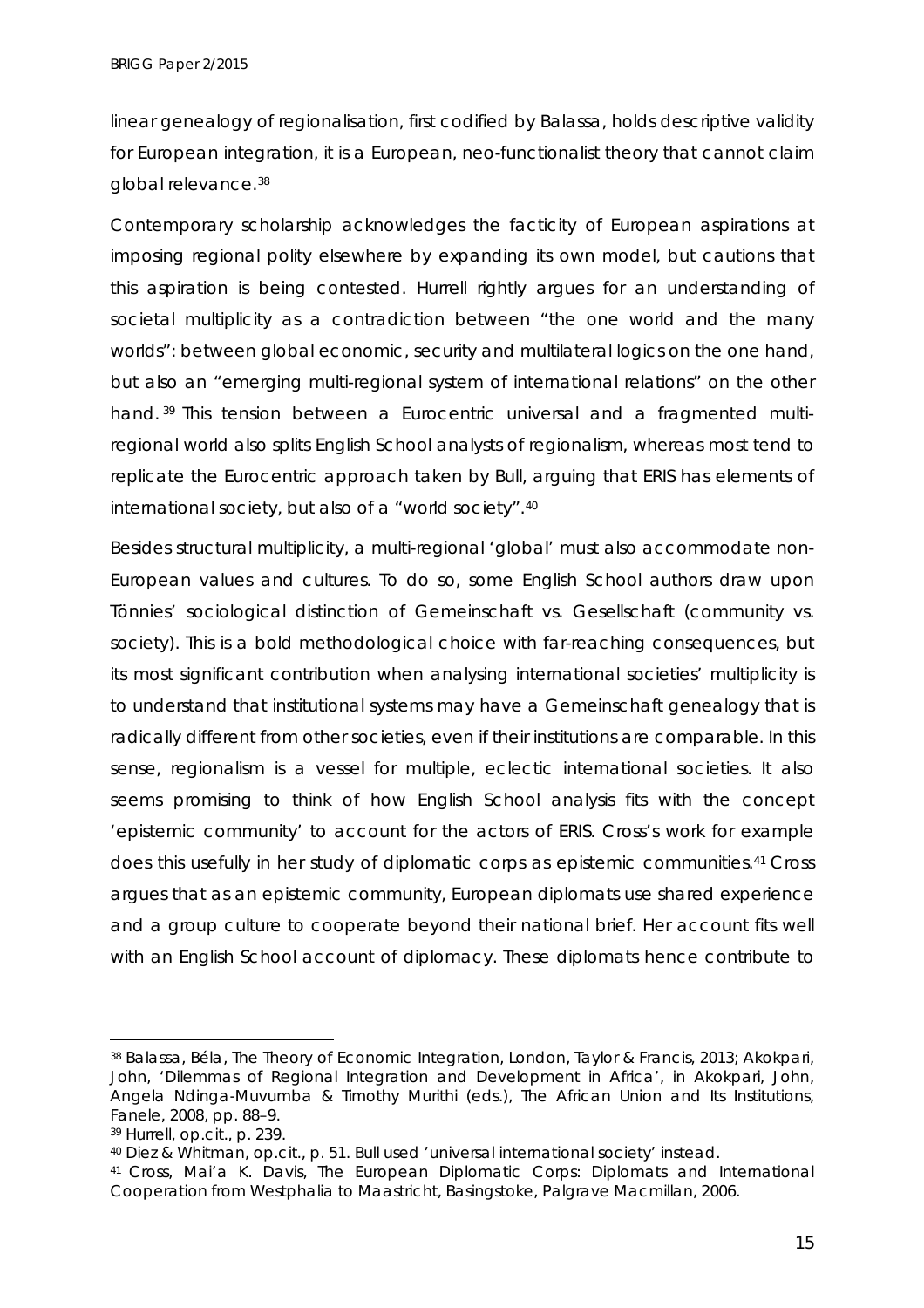international societies and their interaction. But how do these interact? This is where the English School brings in diplomacy.

#### *Diplomacy as the negotiation of polity change*

The dialectics of continuity and change are key to understanding diplomacy. Diplomacy studies are increasingly shifting away from statist, defensive accounts of Westphalian 'old' diplomacy and globalist accounts that suggest a zero-sum erosion of the relevance and sovereignty of any diplomacy. A conciliatory, post-globalist stance appreciates the evolution of diplomatic practice. For example, Pigman points out how "sovereignty is less important than power over outcomes", and Hocking shows how diplomacy shifts from "a club-like to a networked activity".[42](#page-16-0) This school also appreciates how commercial diplomacy predates Westphalian diplomacy,[43](#page-16-1) and thus altogether takes distance from Bull's overly Westphalian focus of state diplomacy. Most importantly, however, this approach to diplomacy offers different ways of thinking about the 'conditions of separateness' of global politics.

Sharp has advanced useful categories to rethink the implications of 'living separately' in multiple international societies through diplomacy studies. He uses Wight's classification of three complementary ways of thinking about international relations: realist-positivist, rationalist interest based and a revolutionary conception that "proceeds from the assumptions that the existing arrangement of relations is itself the source of most problems". [44](#page-16-2) Sharp discusses how humans as agents of historical progress might transform these problematic relations. Humans acting as diplomats take a key role as mediating between structures and diplomatic practice of international society: they are to "maintain a balance between the requirements of their movements as actors in an international society, the requirements of those societies that make relations between their members possible, and a revolutionary *telos* committed to the destruction or transformation of both". [45](#page-16-3) Stripped of idiosyncratic language, Sharp's argument simply means: diplomacy is a behaviour

<span id="page-16-3"></span><sup>45</sup> Sharp, *op.cit.*, pp. 22–23.

<span id="page-16-0"></span><sup>42</sup>Pigman, Geoffrey, *Contemporary Diplomacy*, Chichester, Wiley, 2010, p. 209; Hocking, Brian, "(Mis)Leading Propositions About 21st Century Diplomacy", *Crossroads Foreign Policy Journal*, 3, 2012, p. 79.

<span id="page-16-1"></span><sup>43</sup> Lee, Donna & David Hudson, "The Old and New Significance of Political Economy in Diplomacy", *Review of International Studies*, 30, 2004.

<span id="page-16-2"></span><sup>44</sup> Sharp, *op.cit.,* pp. 8–9; for an earlier version of this argument see Little, Richard, "The English School's Contribution to the Study of International Relations", *European Journal of International Relations*, 6, 2000, pp. 395–422.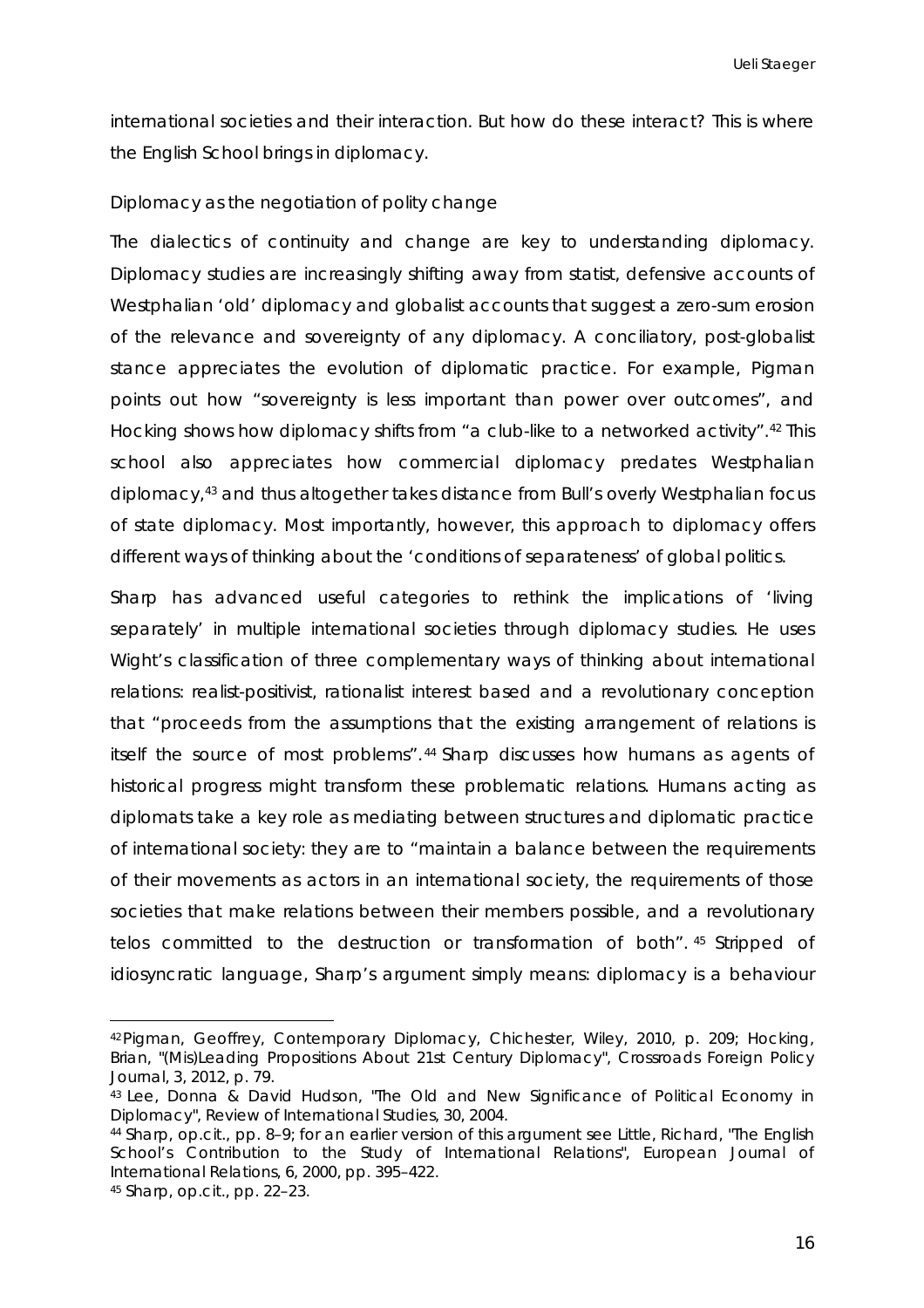and the humans acting within the practice diplomacy have a radical agency, an ability to act in deviance of dependency, inequality and state power. In doing so, diplomats vivify international politics into a human practice and ensure the very possibility of change.

### *Definition of regionalism diplomacy*

A definition of regionalism diplomacy pulls together the different strands of this paper thus far: the need for an interactive paradigm to study EU regionalism promotion, the pertinence of the English School to study regionalism, the non-Eurocentric imperative to acknowledge multiple international societies, and the pivotal role of diplomacy in enhancing agency in international politics. Regionalism promotion can now be understood as a deeply political and contentious undertaking. Furthermore, this paper's approach shows how regionalism promotion outcomes are the product of fierce diplomatic struggle, that is, the enactment of intersocietal 'conditions of separateness'. Building on the insights advanced until now, RD shall be defined as follows:

Regionalism diplomacy is the diplomatic practice by actors in international societies that aims at renegotiating existing polity structures and 'conditions of separateness' into regional structures and practices, both within and across international societies.

Two points should be made to justify this particular definition. First, regionalisation diplomacy and regional diplomacy both feed into the term 'regionalism'. RD is also decidedly more than regional cooperation, which the EU understands as "all efforts on the part of (usually) neighbouring countries to address issues of common interest". [46](#page-17-0) Surely, RD acts upon and drives forward 'issues of common interest'. Regional cooperation in this sense is a key diplomatic practice within regional diplomacy, but regionalism diplomacy goes further than regional cooperation precisely because it tackles also the Westphalian-inherited polity structures; it construes of the relation between agents of regional politics and regional politics more dynamically and dialectically. In this regard, the so-called 'institutionalised summitry' behind all regional integration experiences matters considerably. [47](#page-17-1)

 $\ddot{\phantom{a}}$ 

<span id="page-17-0"></span><sup>46</sup> Commission of the European Communities, *op.cit.*, p. 3.

<span id="page-17-1"></span><sup>47</sup> Feinberg, Richard, 'Institutionalized Summitry', in Cooper, Andrew, Jorge Heine & Ramesh Thakur (eds.), *The Oxford Handbook of Modern Diplomacy*, Oxford, Oxford University Press, 2013.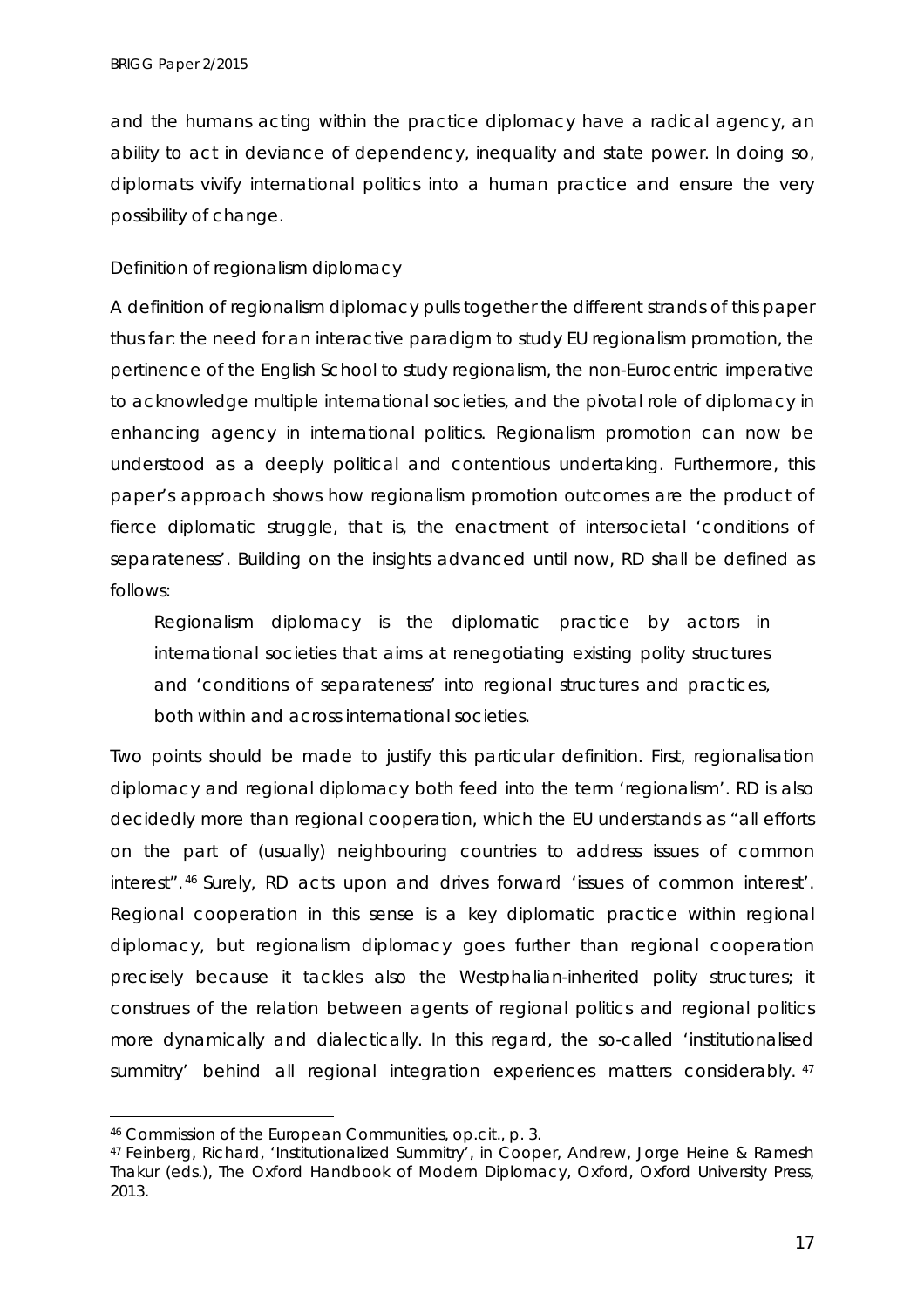Precisely this institutionalisation of diplomatic consensus into 'hard' institutions is at the heart of RD – any such institutionalisation is a contentious, political process.

Second, this definition accommodates both Europe's aim to regionalise Africa, the politics of regionalising European foreign policy through the EU diplomatic system, and African diplomacy towards pan-African regionalisation. Therefore, this definition does not preclude a situation in which the European Westphalian state system is not the *status quo ante* of regionalism. Instead, the integration of international societies is always an "evolutionary process" in which diplomats, as mediating agents, demonstrate "high tolerance for ambiguity" in the light of "disintegrating international societies, fading post-imperial structures and emerging regional entities". [48](#page-18-0) Regionalisation is therefore an expression of permanently occurring change of all international societies.

#### *Implications of the regionalism diplomacy concept for the study of EU-Africa relations*

The RD concept has implications of theoretical and practical nature for the study of EU-Africa relations, and the EU's regionalism promotion more specficially. At the theoretical level, RD's insistence on societal multiplicity sheds light on the Eurocentric bias of many theories of EU regionalism. Indeed, many EU scholars essentialise the EU as ERIS with aspects of 'world society' – as adumbrating global post-Westphalian international society. While acknowledging that ERIS is not "a model that is easily emulated", the conceptual space for post-Westphalian international society is filled entirely with the European experience by these authors.<sup>[49](#page-18-1)</sup> In an early piece, Buzan describes this Eurocentric pitfall: "international societies, like international systems, will emerge initially within regional subsystems and only later develop at the level of the international system as a whole".<sup>[50](#page-18-2)</sup> In many ways, this is a repetition of classic English School readings of European international society: "Europeans created the first international system to span the whole globe, and established everywhere a universalized version of the rules and institutions and the basic assumptions of the European society of states. Our present international society is directly descended

<span id="page-18-0"></span><sup>48</sup> Sharp, *op.cit.*, p. 126.

<span id="page-18-1"></span><sup>49</sup> Diez, Thomas, Ian Manners & Richard Whitman, "The Changing Nature of International Institutions in Europe: The Challenge of the European Union", *Journal of European Integration*, 33, 2011, p. 135.

<span id="page-18-2"></span><sup>50</sup> Buzan, Barry, "From International System to International Society: Structural Realism and Regime Theory Meet the English School", *International Organization*, 47, 1993, p. 344.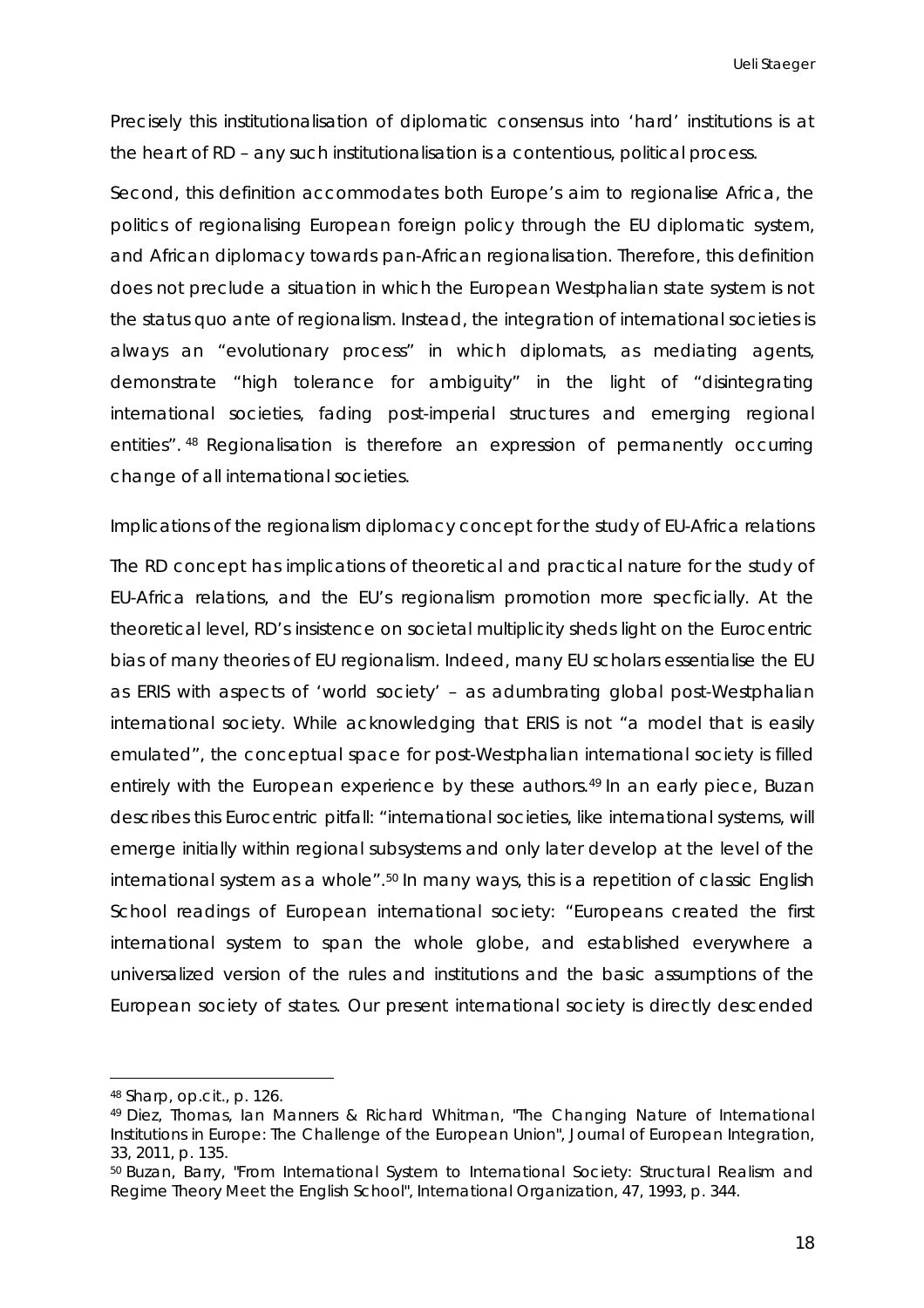-

from that universalized European system." [51](#page-19-0) Whilst sui generis polity expressed through post-Westphalian regionalism is certainly novel and the EU is the first regional international society of its kind, the RD concept cautions that novelty does not equate universality. EU regionalism promotion in Africa thus cannot legitimately be analysed as a simple copy-paste of ERIS.

The concete policy implications for the EU's regionalism diplomacy are firstly the need for a clearer understanding of the relevance of regionalism promotion within the EU's foreign policy and diplomacy. Hardacre's seminal study has explored a 'rise and fall' of interregionalism in EU diplomacy,<sup>[52](#page-19-1)</sup> but no systematic assessment of the impact of the creation of the European External Action Service (EEAS) on EU RD is available to date. The struggle over competences among the Brussels institutions reveals intra-international society diplomatic practice. A sociological study of the EEAS finds that the "struggles to define the 'genuine' diplomat reveal a rupture in the European diplomatic field, pointing towards a transformation of European statehood and the emergence of a hybrid form of diplomacy". [53](#page-19-2) Duke in 2009 presciently argued that the EEAS will be the focal point and struggle site of future European external relations reforms.[54](#page-19-3) EU and AU institutions are such concentrated sites for action of international society, where conditions of separateness are re-negotiated. Much of the available evidence about post-Westphalian diplomacy points towards a mesh of "ceremonial modernity" and "practiced post-modernity".[55](#page-19-4) As such, one should appreciate the Westphalian origin of European post-modern diplomacy with the AU, but not equate it to an *ex post* teleological account of all regionalism diplomacy.

As for the African 'recipient' of EU regionalism promotion, the key impetus of Pan-Africanism provides for a different international society; the institutional similarities between the EU and the AU cannot suggest that African regionalism operated on

<span id="page-19-0"></span><sup>51</sup> Watson, Adam, *The Evolution of International Society a Comparative Historical Analysis*, London, Routledge, 1992, p. 214.

<span id="page-19-1"></span><sup>52</sup> Hardacre, Alan, *[The Rise and Fall of Interregionalism in EU External](http://www.linkedin.com/redir/redirect?url=https%3A%2F%2Fwww%2Erolpub%2Ecom%2Fproduct_info%2Ephp%3Fmanufacturers_id%3D22%26products_id%3D74&urlhash=Y7L6&trk=prof-publication-title-link) Relations*, Dordrecht, Republic of Letters Publishing, 2010.

<span id="page-19-2"></span><sup>53</sup> Adler-Nissen, Rebecca, "Symbolic Power in European Diplomacy: The Struggle between National Foreign Services and the EU's External Action Service", *Review of International Studies*, 40, 2014, pp. 657–81.

<span id="page-19-3"></span><sup>54</sup> Duke, Simon, "Providing for European-Level Diplomacy after Lisbon: The Case of the European External Action Service", *The Hague Journal of Diplomacy*, 4, 2009, pp. 211–33.

<span id="page-19-4"></span><sup>55</sup> Bátora, Jozef & Brian Hocking, *Bilateral Diplomacy in the European Union: Towards 'post-Modern' Patterns?*, Discussion Papers in Diplomacy, The Hague, Clingendael Institute, 2008, p. 23, <http://www.clingendael.nl/sites/default/files/20080400\_cdsp\_diplomacy\_batora.pdf>.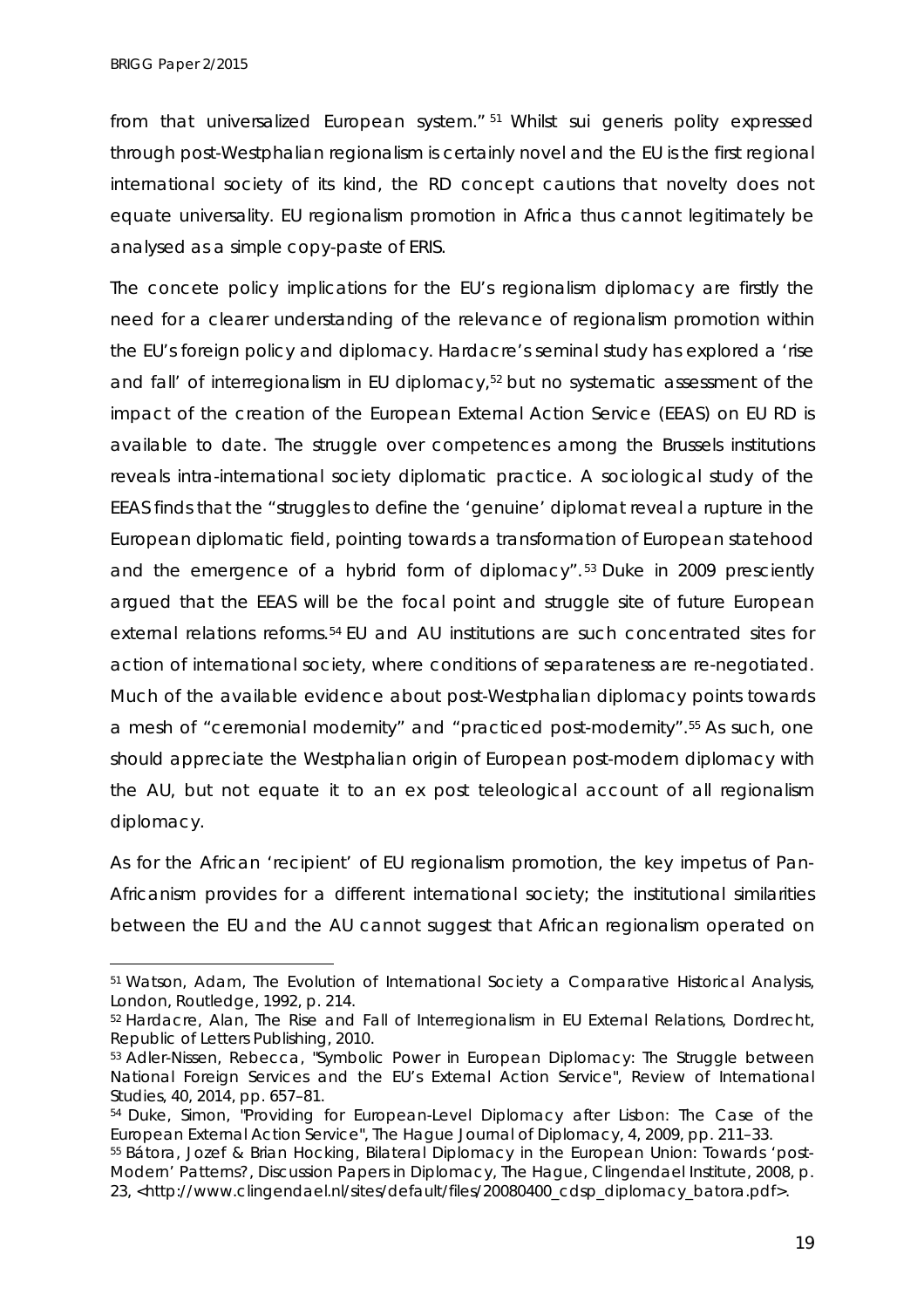the European experience alone. Hence, if diplomacy is indeed in a post-modern phase, and if contemporary polity has entered a post-Westphalian phase through regionalism, thinking about global regionalism diplomacy must follow suit. The pan-African differing conception of regionalism is a formidable impetus for this undertaking. Such a new way of thinking about European regionalism in pace with post-modern diplomacy and post-Westphalian policy questions the linearity and universality of the particular European regional experience, and opens epistemic space to new structures, actors, behaviours and practices.

Given the re-emerging relevance of Pan-Africanism, EU-African diplomatic practice is staged in a setting characterised by the "structuralist dilemma" of a highly asymmetrical negotiation. The highly uneven diplomatic resources available in Europe and Africa epitomise this overall relationship. But against traditional belief, asymmetrical negotiations therefore allow for clever and agile tactics, more focused negotiations when the stronger party is distracted by global politics; the practice of diplomatic negotiation introduces a great deal of equality through its deliberative nature.[56](#page-20-0) The flip side of this argument is presented by more structuralist accounts of EU-Africa relations. A forthcoming ECDPM study on the role of the EU in African regionalisation points to "the EU variable in [African] regional integration", assessing the role of EU institutions in African regional integration dynamics through a number of factors: the trade weight of the EU, its "ability to exert coercion/compulsion over and/or to hold negotiations based on some forms of conditionality with African policy makers", and its ability to establish an inter-subjective space for norms and experience sharing.<sup>[57](#page-20-1)</sup> Both the diplomatic argument in favour of African agency and the economic-structuralist argument matter in their own right. The empirical unfolding of African regionalisation, in this sense, is the outcome of contentious negotiations within a broader, structuralist context. In this setting, it would seem that especially the postcolonial condition of EU-Africa relations matters for an analysis of the EU's RD.

# **Pan-Africanism and regionalism diplomacy**

 $\ddot{\phantom{a}}$ 

<span id="page-20-1"></span><span id="page-20-0"></span><sup>56</sup> Zartman, William, *The Structuralist Dilemma in Negotiation*, Groupe d'étude et de recherche sur la sécurité internationale, 1997, p. 13; Pfetsch, Frank & Alice Landau, "Symmetry and Asymmetry in International Negotiations", *International Negotiation*, 5, 2000, pp. 21–42. <sup>57</sup> ECDPM, *Internal Note*, Maastricht, March 2015.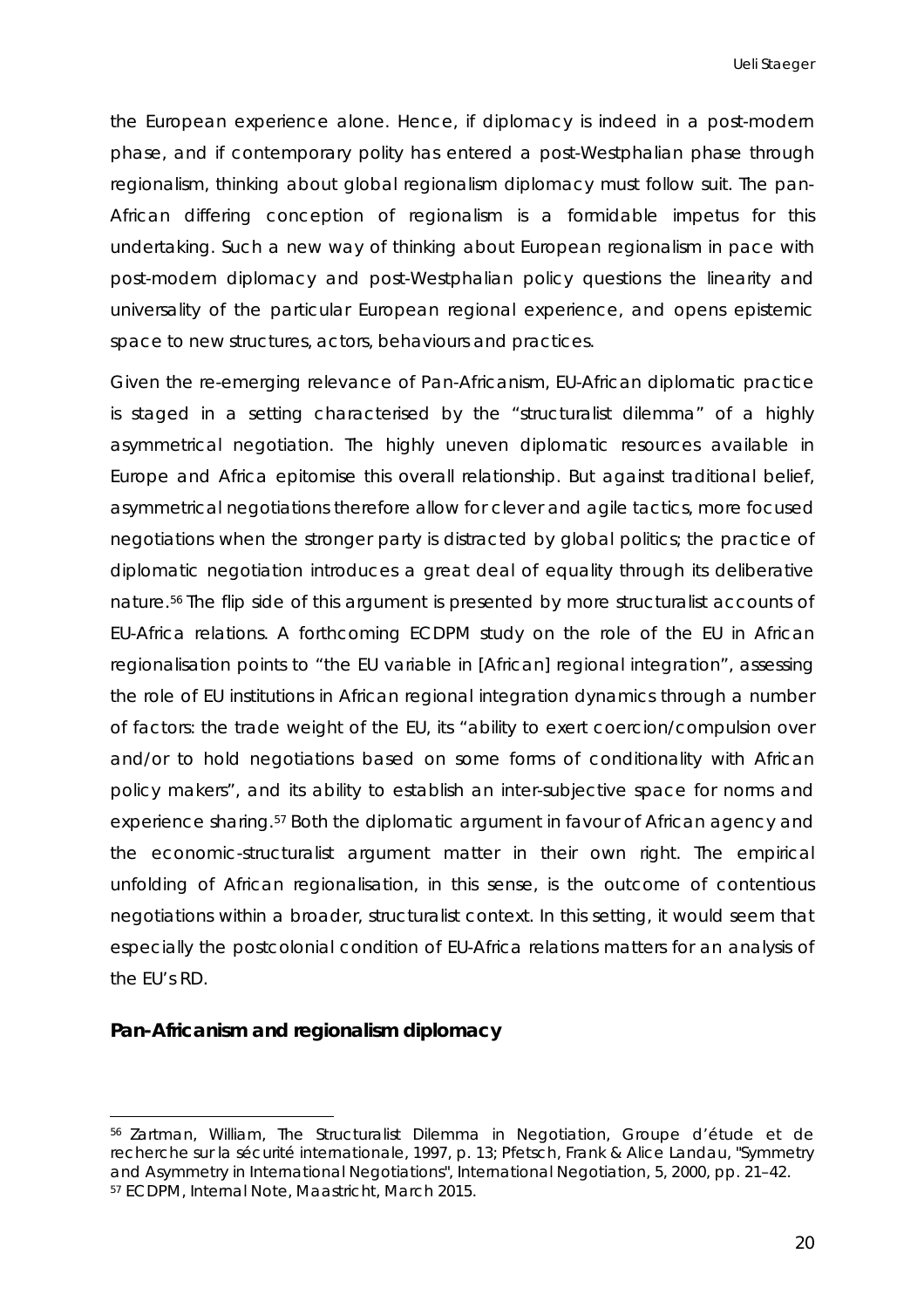*BRIGG Paper 2/2015*

It would be a futile attempt at non-neocolonial theorising of EU-Africa relations to limit the discussion of the RD concept for EU-Africa relations only to European academia and EU foreign policy. The most useful and concrete formulation of African political thought is surely Pan-Africanism. This paradigm is a very simple yet sweeping political philosophy that aspires to an "Africa for the Africans". [58](#page-21-0) Both diasporic and African-born thinkers of Pan-Africanism strongly agreed, from the early days of their anti-colonial struggle, on the necessity for continental regional integration. The impetus for the Organisation of African Unity (OAU, 1963) and the AU (2002) is thus precisely to institutionalise pan-Africanism. As such, the political goal of Pan-Africanism is to overcome the national borders imposed by colonial rule that often cut through precolonial social orders. The endurance of colonial borders has been termed Africa's "Northern problem". [59](#page-21-1) African regionalism hence takes a distinctly different anti-colonial impetus to work toward a continental polity. As this final section shows, EU regionalism diplomacy – somewhat understandably – does not incorporate a pan-African approach to regionalism and instead attempts the expansion of ERIS onto African regionalisation.

The institutionalisation of Pan-Africanism has been challenging, to say the least. There was no powerful pan-African international society at the time of independence, which is why African states in 1963 chiefly ceded symbolical responsibilities to the OAU, and which is why the AU also surely falls short of institutionalising a full pan-African polity. As such, the institutionalisation of pan-Africanism is an unfinished process in which leaders such as Qaddhafi and Mugabe, with inarguably dubious leadership styles, enjoy pan-Africanist acclaim. And surely, the AU cannot but accept the deficiencies regarding governance, justice and transparency of its members. Pan-African unity in the African diplomatic system thus constructed as a fact *avant la lettre*: it is normatively assumed, before such unity factually exists in policy and practice. Commitment to the pan-African cause is both populist rhetoric and authentic desire to overcome the 'Northern problem'. Hence in brief, the measuring stick for a Pan-African RD is to continue *to* avoid (neo-)colonialism, in an effort to reject "colonialism in all of its forms".<sup>60</sup>

<span id="page-21-0"></span><sup>58</sup> Legum, Colin, *Pan-Africanism: A Short Political Guide*, New York, Frederick A. Praeger, 1965, p. 38.

<span id="page-21-1"></span><sup>59</sup> Ndlovu-Gatsheni, Sabelo J. & Brillant Mhlanga (eds.), *Bondage of Boundaries and Identity Politics in Postcolonial Africa: The 'Northern Problem' and Ethno-Futures*, Pretoria, Africa Institute of South Africa, 2013.

<span id="page-21-2"></span><sup>60</sup> Legum, *op.cit.*, p. 38.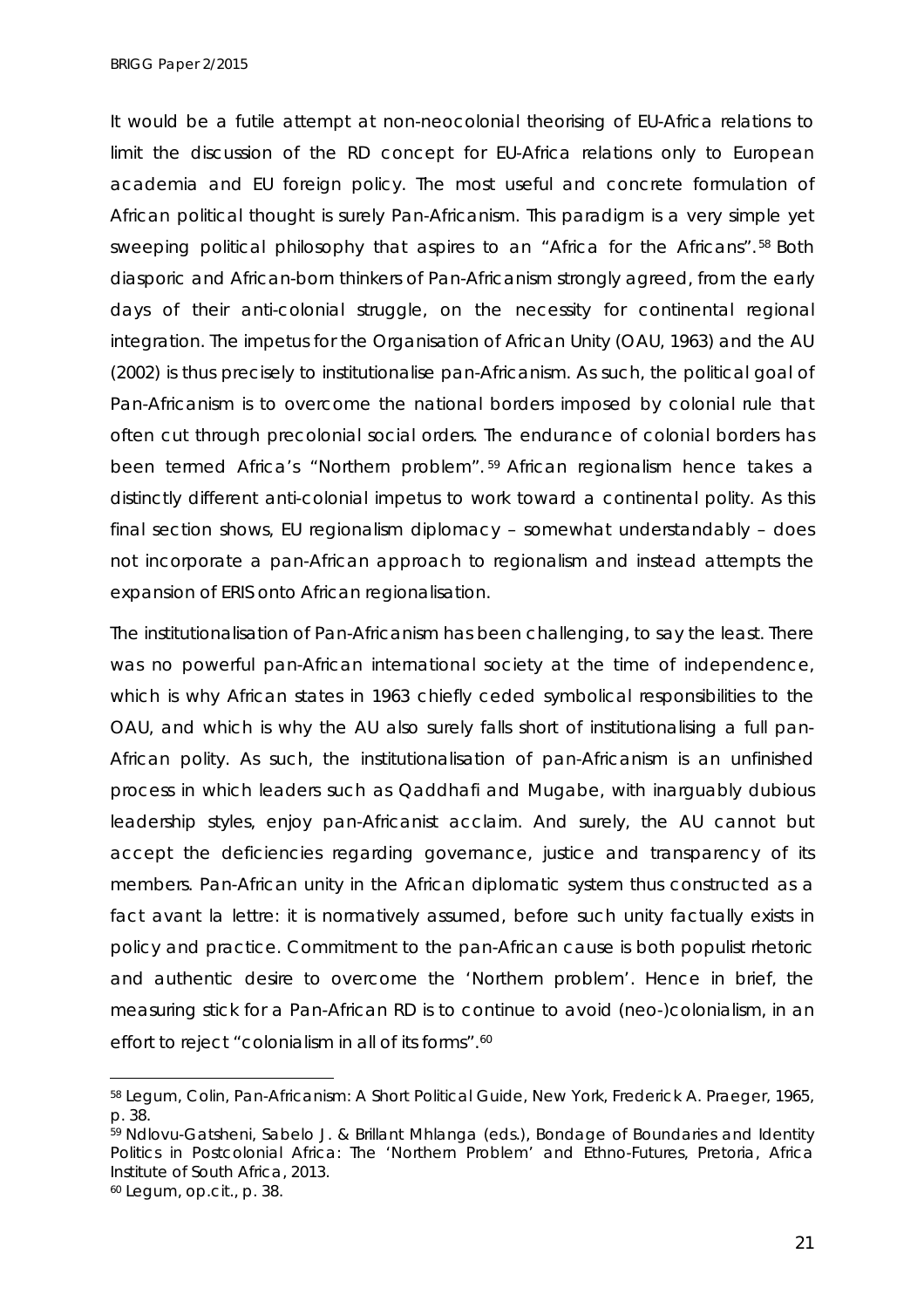# *Towards African regional international society*

The regionalism diplomacy concept allows appreciating how Africa's regionalisation is not simply a void in need of political support from the EU. Abundant evidence of African pre-colonial diplomacy and international society starkly contradict Bull's assumptions of a unidirectional expansion of international society, and suggests a basis for African regional international society. Sharp's work on diplomatic encounters and re-encounters in negotiating relations of separateness helps explain how the expansion of European international society, and more recently, ERIS in Africa is an imposition of epistemic categories in contradiction to pre-existing (albeit nascent) African international society; this has been called 'epistemic violence' by critical and postcolonial theorists. Foucault described this as a "complete overhaul of the episteme" – of the bundle of discourses and knowledges that provides for the "conditions of possibility" of all knowledge and practice. [61](#page-22-0) Postcolonial scholar Spivak applied this paradigm to imperial and colonial relations.<sup>[62](#page-22-1)</sup>

The imposition of the practice and institution of European diplomacy as well as the substantial demands of colonial diplomacy can be seen as such 'complete overhauls' of African political knowledge, which denies the development of an African regional international society (ARIS). This corresponds to the classic English School reading of EU regionalism diplomacy, which sees ARIS as one of Hurrell's 'many worlds' within one European regionalist 'world society'. Surely, this is empirically not entirely wrong: given the EU has substantially contributed to its construction, ARIS could be seen a peripheral sub-system under the lead of the ERIS core.[63](#page-22-2) Concretely, under the pressure of WTO norms (produced by the transatlantic North), African regionalism is required to unfold as 'open regionalism'. This way, dependence upon the leadership of ERIS is ensured, and the possibility of regionalism based on the thrust of African *Gemeinschaft* towards an ARIS is ruled out. But a pan-Africanist take on the EU's regionalism diplomacy opposes its epistemic violence that precludes the full institutionalisation of Pan-Africanism.

<span id="page-22-0"></span><sup>61</sup> Foucault, Michel, *The Order of Things: An Archaeology of the Human Sciences*, Vintage Books, 1970, p. 168. -

<span id="page-22-1"></span><sup>62</sup> Spivak, Gayatri, "Can the Subaltern Speak?", in Williams, Patrick & Laura Chrisman (eds.), *Colonial Discourse and Post-Colonial Theory*, Harvester Wheatsheaf, Hemel Hempstead, 1993, p. 82.

<span id="page-22-2"></span><sup>63</sup> Testing this *tentative* argument would require more expatiation through an English School analysis of EU-Africa interregionalism, and this interregionalism's position in world society, which is not the ambition of this paper.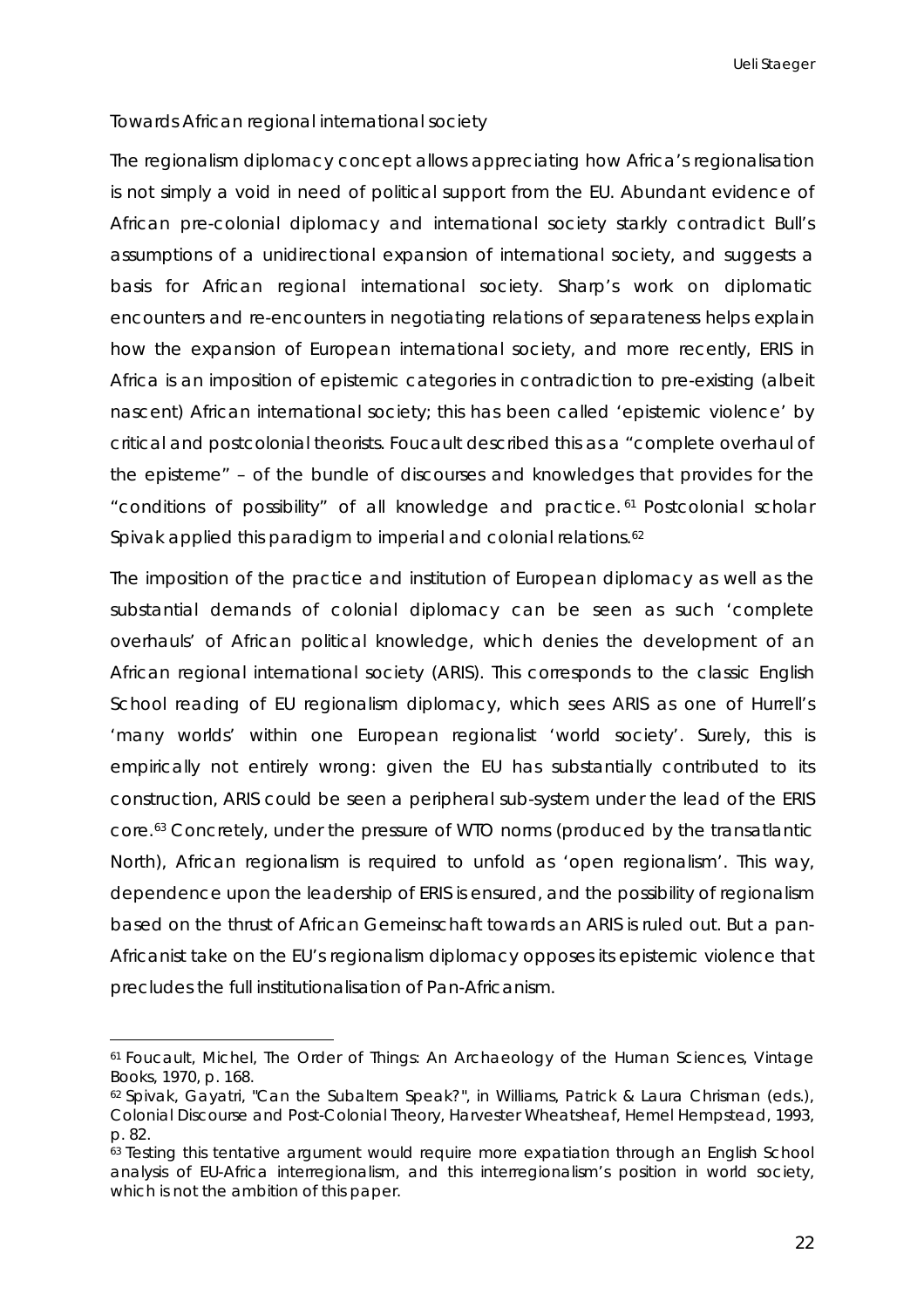#### *Sketches of non-Eurocentric diplomacy in Africa*

International society does not exist without diplomatic practice within and across international societies. Accordingly, for a Eurocentric account of international society, Africa prior to the expansion of international society is believed ahistorical and apolitical: "parts of Africa, Australia, and Oceania before European intervention there were independent political communities that had no institutions of government [and therefore] such entities fall outside the purview of 'international relations'".<sup>[64](#page-23-0)</sup> Sharp's concepts of diplomatic encounters and re-encounters enable us to see how there very much was a pre-colonial international society, and how the expansion of European international society from early colonial days has used diplomacy.

In sober prose, Sharp describes 'encounter relations' as "when peoples meet for the first time". [65](#page-23-1) Such was the nature of European explorers when negotiating concessions and slave trade. But it should be noted how "precolonial Africa was no stranger to diplomacy".<sup>[66](#page-23-2)</sup> Diplomatic practice in the sense of the English School was abundant before European imperial history in Africa began. To prove this point, Pella provides an incredibly rich, English School-based account of precolonial African international society. [67](#page-23-3) While certainly 'stateless' in European terms, diplomatic interaction in the sense of a practice that mediates relations of separateness was omnipresent. For example, periodically stronger proto-states arose and established an international society with adjacent, weaker Savannah states. Pre-colonial Western Africa saw power struggles and interrelations that impacted other polities' behaviour – an international society and system existed. This society extended as far as institutionalised inter-tribe mediation practices.<sup>[68](#page-23-4)</sup>

Gradually, African and European diplomatic practice saw a rapprochement. Irwin summarises this process in three phases. First, in "Afro-European diplomacy", Europeans saw their unintended incorporation into the African endogenous diplomatic system; as European imperial outposts in Africa gained strength, African diplomacy eventually morphed into the second "Eur-African diplomacy"

 $\ddot{\phantom{a}}$ 

<span id="page-23-0"></span><sup>64</sup> Bull, *The Anarchical Society*, *op.cit.*, p. 9.

<span id="page-23-1"></span><sup>65</sup> Sharp, *op.cit.*, p. 127.

<span id="page-23-2"></span><sup>66</sup> Irwin, *op.cit.*, p. 81.

<span id="page-23-3"></span><sup>67</sup> Pella, John Anthony, *Africa and the Expansion of International Society: Surrendering the Savannah*, London, Routledge, 2014, p. 52ff.

<span id="page-23-4"></span><sup>68</sup> Ndlovu, Sambulo & Lindiwe Ndlovu, "Mediation as Conflict Resolution in Traditional Ndebele Society", *Africana*, 6, 2012, p. 175.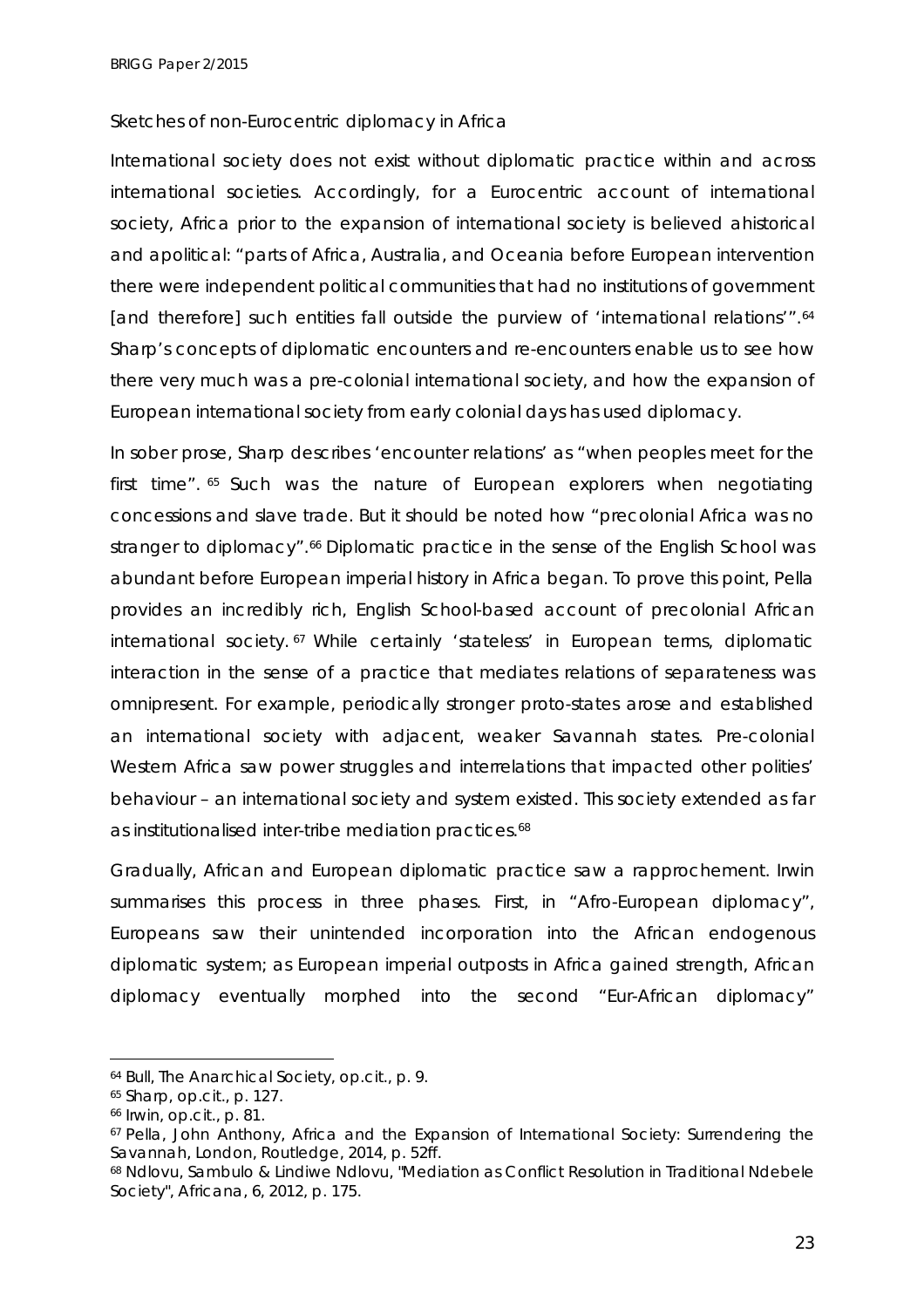characterised by increased traction of European diplomatic traditions.[69](#page-24-0) For lack of better knowledge, African leaders granting resource extraction concessions such as Cecil Rhodes' Rudd Concession perceived these agreements as equitable, because they were granted benefits such as European weaponry. Over time, Africans adjusted their views of Europeans to their experiences, leading to the third phase. What Irwin calls Eur-African diplomacy should be seen as a shift to Sharp's "reencounter relations": their effect is, despite efforts of negotiating closer or different colonial relations of separateness, to "reaffirm the current identities of those between whom they are conducted" and to "emphasize the distinctiveness and separateness of peoples".[70](#page-24-1) European diplomacy in Africa hence adjusted in line with the overall colonial relations of separateness, but also served as a medium of changing said relationship.

#### *Echoes of colonial unevenness in EU regionalism diplomacy*

If experienced European diplomats come to 'expand' the European (regional) diplomatic system in Africa by interacting with what they perceive as preinternational societies, both the substance of negotiations as well as their discursive practice matters, and naturally both are interlinked. In socialising Africans into the institution and practice of European diplomacy, European diplomats effectively engage in epistemic violence. But why would Africans settle for detrimental negotiation outcomes? An inquiry into epistemic violence of African-European diplomacy has to surpass European simplistic ideas of structure and agency.

The concept of colonial mimicry is useful to this end: this critical postcolonial notion captures the moment of ambiguity in the dialectics of expanding international society. In this phase, the non-European mimics European behaviour without having internalised European international society. In this process, there is an ambiguity as to what extent the African may become part of the European international society. Bhabha argues that for Europeans, mimicry is an "ironic compromise […] the desire for a reformed, recognizable other, as a subject of a difference that is almost the same, but not quite. Which is to say, that the discourse of mimicry is constructed around an ambivalence; in order to be effective, mimicry must continually produce its slippage, its excess, its difference." [71](#page-24-2) Mimicry sounds strange to the ears of

<span id="page-24-0"></span><sup>69</sup> Irwin, *op.cit.*, pp. 83–84.

<span id="page-24-1"></span><sup>70</sup> Sharp, *op.cit.*, pp. 136; 138.

<span id="page-24-2"></span><sup>71</sup> Bhabha, Homi, *The Location of Culture*, London, Routledge, 1994, p. 86.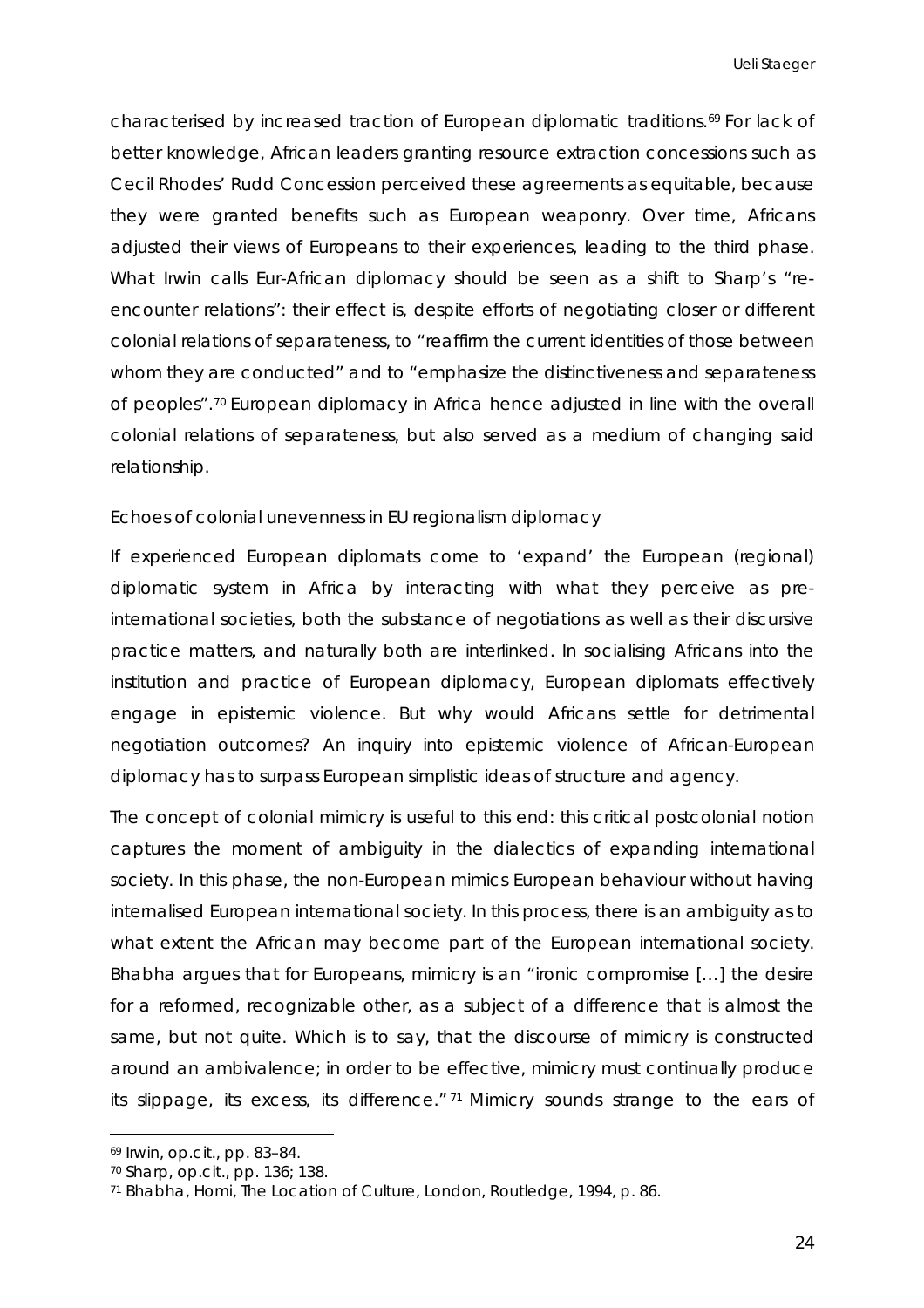*BRIGG Paper 2/2015*

European diplomatic and IR theory, but there is considerable evidence for such practice by African diplomats. For example, in WTO negotiations, "prevailing discourses of dominant actors are used by weak actors to create leverage and influence outcomes".[72](#page-25-0) François Bayart's work on "extraversion" makes precisely this point: African leaders seek to "mobilize resources derived from their (possibly unequal) relationship with the external environment".<sup>[73](#page-25-1)</sup> But besides mimicry, EU RD is also successful in successfully instilling its model in Africa. A survey on African elites finds that "the majority of elite respondents […] regarded the EU, the G8 and other African states as economic blocs that can be relied on to support [Africa's] economic revival".[74](#page-25-2) Just like at the time of the founding of the OAU, African elites today are not Pan-Africanists in Nkrumah's sense of a pan-African 'big bang', but are rather gradualists.

Unless there is more epistemic space for non-European *teloi* of regionalism, the Eurocentric problem of essentialising ERIS into global post-Westphalian world society remains. There then needs to be a fine line between legitimate elucidations of malfunctioning regional organisations, for instance in the sense of an EU 'mentor' established by Haastrup, and neo-colonial imposition of ERIS. For example, it is fair to criticise the fact that a few AU Commissioners have never worked for an international organisation and are alien to the diplomatic practice such organisations espouse, or that the AU Commissioners often lack the technocratic knowledge for their task.[75.](#page-25-3) In turn, the way in which the EU has recently used the regional component of the Economic Partnership Agreements to further its own agenda shows a significant neo-colonial streak in EU RD.[76](#page-25-4) Indeed, the challenges for African RD to establish a distinct society remain significant.

<span id="page-25-0"></span><sup>72</sup> Lee, Donna, "African Agency in Global Trade Governance", in Brown, William & Sophie Harman (eds.), *African Agency in International Politics*, London, Taylor & Francis, 2013, p. 46. <sup>73</sup> Bayart, Jean-François, "Africa in the World: A History of Extraversion", *African Affairs*, 99,

<span id="page-25-1"></span><sup>2000,</sup> pp. 218–219.

<span id="page-25-2"></span><sup>74</sup> Kotzé, Hennie & Carly Steyn, *African Elite Perspectives: AU and NEPAD. A Comparative Study across Seven African Countries*, Occasional Papers, Johannesburg, Konrad-Adenauer-Stiftung, 2003, p. 112, <http://www.kas.de/wf/doc/kas\_3813-544-1-30.pdf>.

<span id="page-25-3"></span><sup>75</sup> Adebajo, Adekeye, "Paradise Lost and Found. The African Union and the European Union", in Adebajo, Adekeye & Kaye Whiteman (eds.) *The EU and Africa: From Eurafrique to Afro-Europa*, London, Hurst & Co, 2012, p. 61; Tieku, Thomas Kwasi, "The Evolution of the African Union Commission and Africrats: Drivers of African Regionalism", in Shaw, Timothy M., J. Andrew Grant & Scarlett Cornelissen (eds.), *The Ashgate Research Companion to Regionalisms*, Aldershot, Ashgate, 2011, pp. 193–212.

<span id="page-25-4"></span><sup>76</sup> Lorenz-Carl, Ulrike, Stephen R. Hurt & Donna Lee, "The Argumentative Dimension to the EU-Africa EPAs", *International Negotiation*, 18, 2013, pp. 67–87.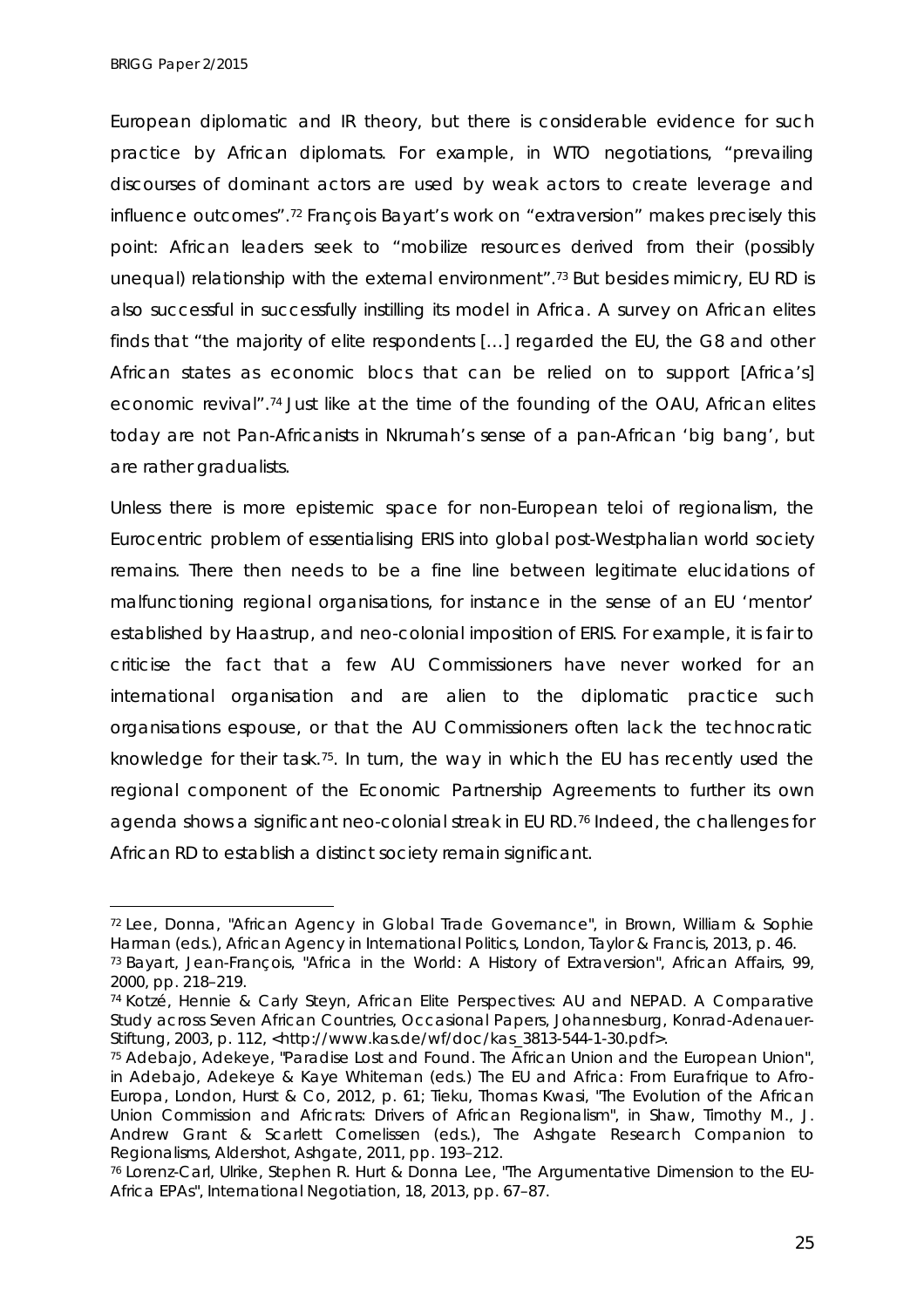### *'Revolutionary diplomacy': EU support for decolonial RD?*

Even if the EU did not export its ERIS to Africa, the 'mentoring' role coined by Haastrup still has merit. The English School provides the useful concept of 'revolutionary' diplomacy that enables diplomats to be agents of change of international relations. For EU-Africa relations, this means a shift to more diplomacyoriented interaction through the EU-AU interregional relation.

Sharp's revolutionary diplomats appreciate that the "existing arrangement of relations is itself the source of most problems".<sup>77</sup> Indeed, regional integration holds considerable promise to overcome Africa's 'Northern problem'. The point of RD is then to show that instead of insisting on European models, EU RD could be a platform through which the African-European relation of separateness is renegotiated. To this end, enhancing African diplomacy on the terms of its own epistemes is crucial to create an interregional RD in which capacities to engage in diplomatic practice are more equal. This would mean, along Pan-Africanism's impetus to treat Africa as a single polity, but also to recognise the vast diversity on the African continent. In economic terms, strengthening ARIS through African approaches to regionalism ironically does not differ dramatically from early EU integration: economic integration would need to be a means of "immunization against outside economic pressures"[.78](#page-26-1) By implication, insistence on 'open regionalism' to global trade could be prioritised less by the EU to support nascent industries.

In supporting African approaches to regionalisation, the EU should be careful not to revive colonial ideas of Eurafrican interdependence. Adebajo argues rightly that "the idea of Eurafrique, with its colonial and neocolonial overtones, is historically dead, and any attempt to revive it will cause apprehension in many quarters". [79](#page-26-2) He adds that "a symbiotic connection with Europe privileged over all others is surely, above all now, not what Africa should be seeking".<sup>80</sup> This is crucial, and reminds us of the limits of EU RD in Africa, lest it became a neo-colonial imposition of epistemic violence. But simultaneously, colonial guilt cannot excuse EU inaction.

EU engagement should continue also because the discourse of 'African solutions for African problems' is cynical: "[A]sserting that Africa must "gel" with the world […]

 $\ddot{\phantom{a}}$ 

<span id="page-26-0"></span><sup>77</sup> Sharp, *op.cit.,* pp. 8–9.

<span id="page-26-1"></span><sup>78</sup> Watson, *Diplomacy: The Dialogue Between States*, *op.cit.*, p. 171.

<span id="page-26-2"></span><sup>79</sup> Adebajo, *op.cit.*, p. 44.

<span id="page-26-3"></span><sup>80</sup> *Ibid.*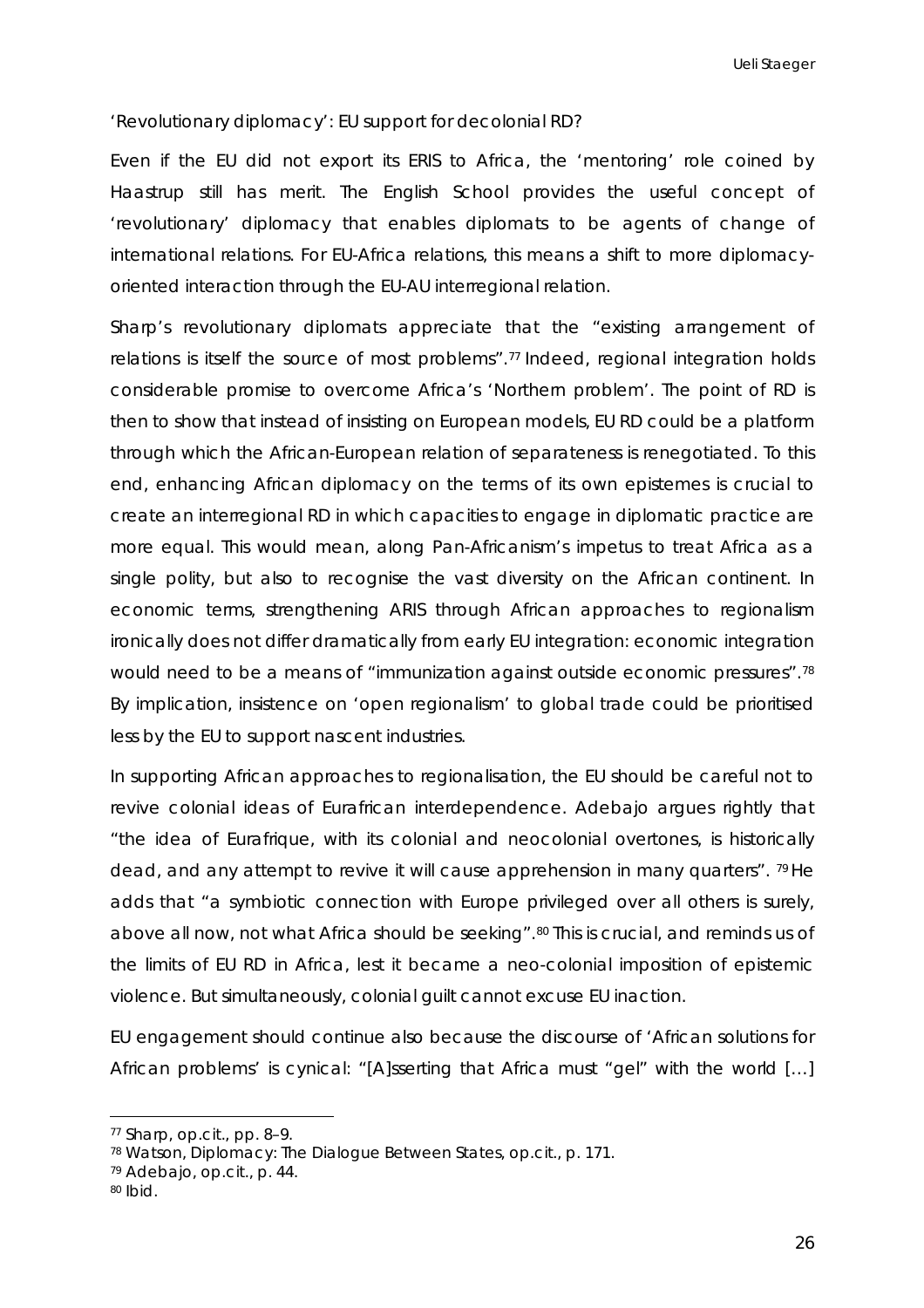*BRIGG Paper 2/2015*

without interrogating the structural situation within which the continent [...] finds itself, is highly problematic".[81](#page-27-0) In English School terms, African regionalism thus needs to find a place in nascent 'world society' dominated by Western principles. The right compromise therefore seems to be an interregional diplomatic practice that acknowledges EU-AU institutional similarity and a shared interest in regionalisation*:*  The EU wants to overcome the postcolonial heritage of its members and act upon its post-Westphalian structure by offering "post-imperial partnerships for a post-imperial age";<sup>[82](#page-27-1)</sup> the AU wants to overcome the postcolonial heritage of colonial state borders and institutions.

Revolutionary interregional diplomacy should focus on what the English School calls 'regulatory arrangements' between international societies. [83](#page-27-2) This is a negotiated process itself, with truly shared interests. In such a diplomacy-oriented partnership, the EEAS is best placed to appreciate the deeply contentious nature of European-African relations. If there is an ERIS and a nascent ARIS, the EEAS has to match diplomatic skills to the context of intensified RD.[84](#page-27-3)

Finally, such stronger EU-AU relations entail a form of 'disintegration' in Sharp's terms. It will require the undoing of a specific interaction of international societies that was shaped by colonial and racist ideas of Africa. As Sharp argues, the disintegration of international societies leads to re-encounter relations between actors. [85](#page-27-4) Decolonisation is precisely such a moment of re-encounter – driven by regionalism, enacted by diplomacy.

# **Conclusion**

 $\ddot{\phantom{a}}$ 

The Regional Diplomacy concept offers an innovative theoretical lens for the study of EU regionalism promotion and denaturalises some core premises of EU foreign policy and its dominant analysts. The strengths of the suggested analytical concept lie in the ability to capture and question the argumentative, dynamic mechanics of

<span id="page-27-0"></span><sup>81</sup> Smith, Malinda, *Beyond the 'African Tragedy': Discourses on Development and the Global Economy*, Aldershot, Ashgate Publishers, 2006, p. 88.

<span id="page-27-1"></span><sup>82</sup> Ashton, Catherine, "A World Built on Co-Operation, Sovereignty, Democracy and Stability", Budapest, 2011, <http://europa.eu/rapid/press-release\_SPEECH-11-126\_en.htm> [accessed 15 April 2015].

<span id="page-27-2"></span><sup>83</sup> Watson, *The Evolution of International Society a Comparative Historical Analysis*, *op.cit.*, p. 272.

<span id="page-27-4"></span><span id="page-27-3"></span><sup>84</sup> Ole Jacob Sending, *Matching Skills to a New Diplomatic Context*, European Policy Brief, GRE:EN, 2014, <http://www2.warwick.ac.uk/fac/soc/csgr/green/papers/policybriefs/ policy brief sending august 2014 edited.pdf>. <sup>85</sup> Sharp, *op.cit.*, p. 143.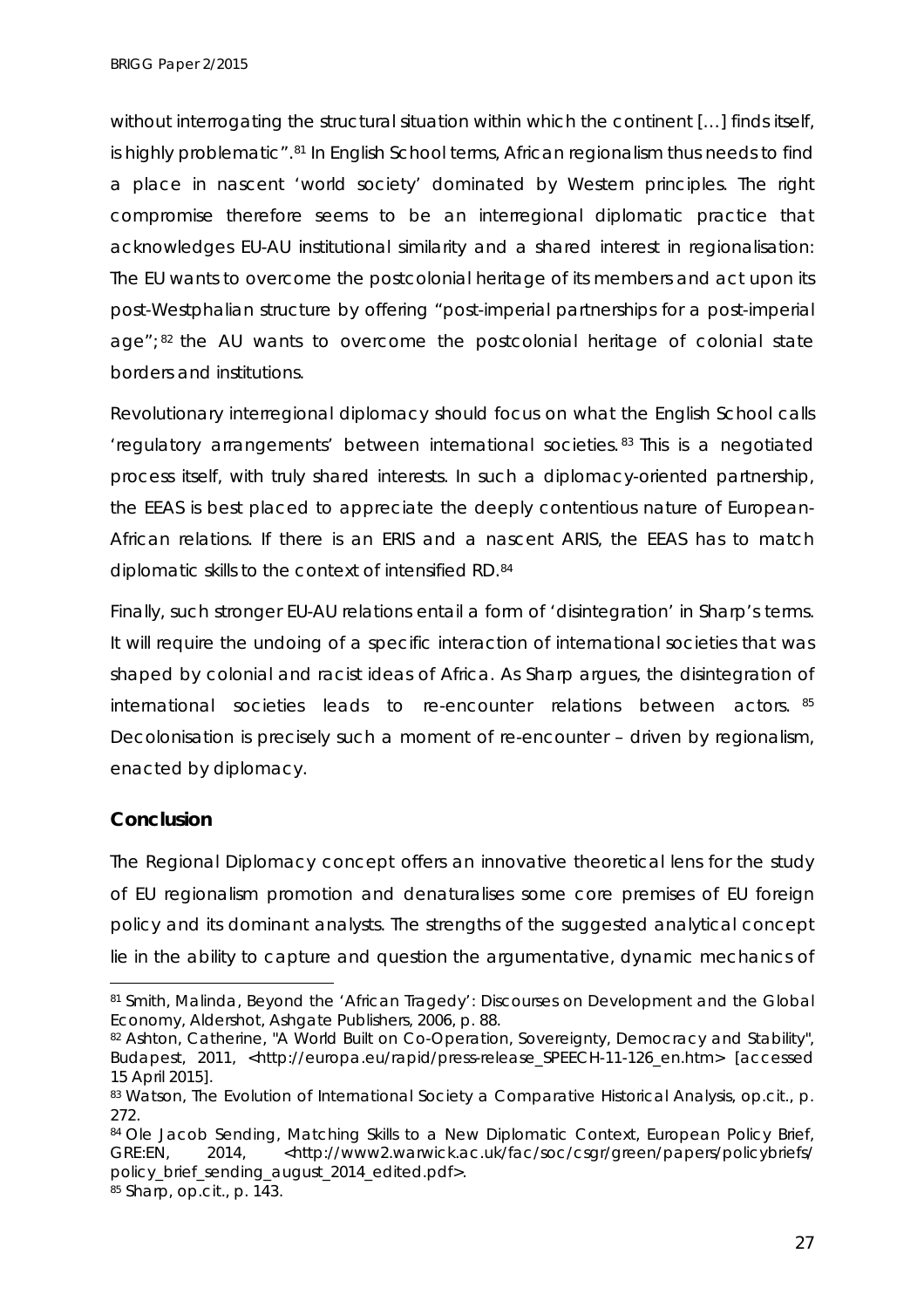EU regionalism promotion. This opening-up provides a useful opportunity for interlinkages with non-European theories and political norms, and comes to demonstrate the contentious nature of EU regionalism promotion. Regionalism diplomacy hence recalls diplomats' radical agency amidst European-African postcoloniality and allows extrapolating said radical agency onto the analytical level of English School plural international societies. Finally, the RD concept shows how there is not a simple dichotomy between engagement and no engagement in Africa – the point of decolonising EU-Africa relations is indeed to renegotiate the EU-African relation of separateness. The recent institutional developments in Africa and Europe enable such a more political, equal relation.

The RD concept suggests itself for a number of avenues of research to improve our understanding of EU regionalism promotion. First, empirical research on the EU's RD above all starts with systematic assessments of EU policies, programmes and foreign policy rhetoric, as there is an abundant number of aspects of EU foreign policy in Africa with RD implications. The Economic Partnership Agreements and the Pan-African Programme are just two of many EU initiatives that deserve in-depth study. Second, the production of the ERIS and the formulation of its regionalism promotion policies should be scrutinised. As part of a broader contemporary English School research agenda, such enquiries should shed light on the intertwined relationship of EU academia and policy-makers, and how different conceptions of African regionalism can be explained. Third, the African epistemic community driving African regionalism merits much scholarly attention. Who produces knowledge for African regionalisation? How will the pan-Africanist project see further institutionalisation within/outside the AU? How does the African diaspora within international organisations influence African regionalism? Fourth, the EU-AU interregional relationship's diplomatic practice is at the helm of renegotiating the European-African relation of separatedness. Understanding its dynamics and outcomes better will be key to enabling credible EU support to the full decolonisation of African polity, and to achieve a functioning pan-African, regional organisation.

28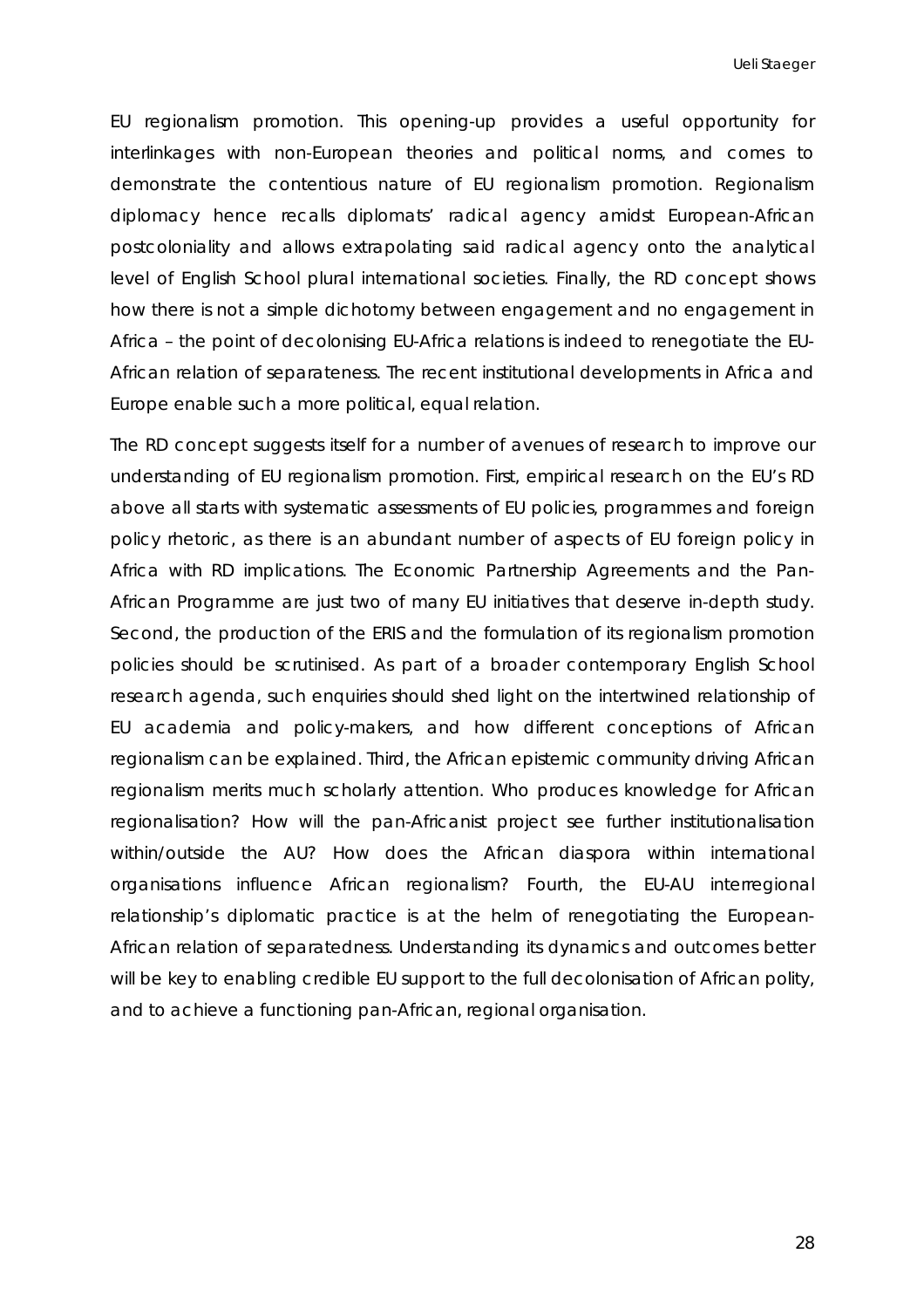# **Bibliography**

Adebajo, Adekeye, "Paradise Lost and Found: The African Union and the European Union", in Adebajo, Adekeye & Kaye Whiteman (eds.), *The EU and Africa: From Eurafrique to Afro-Europa*, London, Hurst & Co, 2012, pp. 44–79.

Adler-Nissen, Rebecca, "Symbolic Power in European Diplomacy: The Struggle between National Foreign Services and the EU's External Action Service", *Review of International Studies*, 40, 2014, pp. 657–81.

Akokpari, John, "Dilemmas of Regional Integration and Development in Africa", in Akokpari, John, Angela Ndinga-Muvumba & Timothy Murithi (eds.), *The African Union and Its Institutions*, Fanele, 2008.

Ashton, Catherine, "A World Built on Co-Operation, Sovereignty, Democracy and Stability", Budapest, 2011, <http://europa.eu/rapid/press-release\_SPEECH-11-126\_en.htm> [accessed 15 April 2015].

Balassa, Béla, *The Theory of Economic Integration*, London, Taylor & Francis, 2013.

Bátora, Jozef & Brian Hocking, *Bilateral Diplomacy in the European Union: Towards 'post-Modern' Patterns?*, Discussion Papers in Diplomacy, The Hague, Clingendael Institute, 2008, <http://www.clingendael.nl/sites/default/files/20080400\_cdsp\_diplomacy\_batora.pdf>.

Bátora, Jozef, "Does the European Union Transform the Institution of Diplomacy?", *Journal of European Public Policy*, 12, 2005, pp.44–66.

Bayart, Jean-François, "Africa in the World: A History of Extraversion", *African Affairs*, 99, 2000, pp. 217–67.

Bhabha, Homi, *The Location of Culture*, London, Routledge, 1994.

Bhagwati, Jagdish, *Termites in the Trading System: How Preferential Agreements Undermine Free Trade*, Oxford, Oxford University Press, 2008.

Bilal, Sanoussi & Francesco Rampa, *Alternative (to) EPAs. Possible Scenarios for the Future ACP Trade Relations with the EU*, Policy Management Report, Maastricht: ECDPM, 2006, <http://ecdpm.org/wp-content/uploads/2013/11/PMR-11-EPAs-Scenarios-For-Future-ACP-EU-Trade-Relations.pdf>.

Bull, Hedley, "European States and African Political Communities", in Bull, Hedley & Adam Watson (eds.), *The Expansion of International Society*, Clarendon Press, 1984, pp. 99–114.

Bull, Hedley, *The Anarchical Society*, London, Macmillan, 1977.

Bull, Hedley & Adam Watson (eds.), *The Expansion of International Society*, Oxford, Clarendon Press, 1984.

Buzan, Barry, "From International System to International Society: Structural Realism and Regime Theory Meet the English School", International Organization, 47, 1993, pp. 327-352.

Buzan, Barry, "How Regions Were Made, and the Legacies for World Politics: An English School Reconnaissance", in Paul, T.V. (ed.), *International Relations Theory and Regional Transformation*, Cambridge University Press, 2012, pp. 22–48.

Cafruny, Alan & Magnus Ryner (eds.), *A Ruined Fortress? Neoliberal Hegemony and Transformation in Europe*, Lanham, Rowman & Littlefield, 2003

Commission of the European Communities, *European Community Support for Regional Economic Integration Efforts among Developing Countries*, COM(95) 219 final, Brussels, 16 June 1995.

Council of the European Union, *A Secure Europe in a Better World: European Security Strategy*, Brussels, 12 December 2003.

Cross, Mai'a K. Davis, *The European Diplomatic Corps: Diplomats and International Cooperation from Westphalia to Maastricht*, Basingstoke, Palgrave Macmillan, 2006.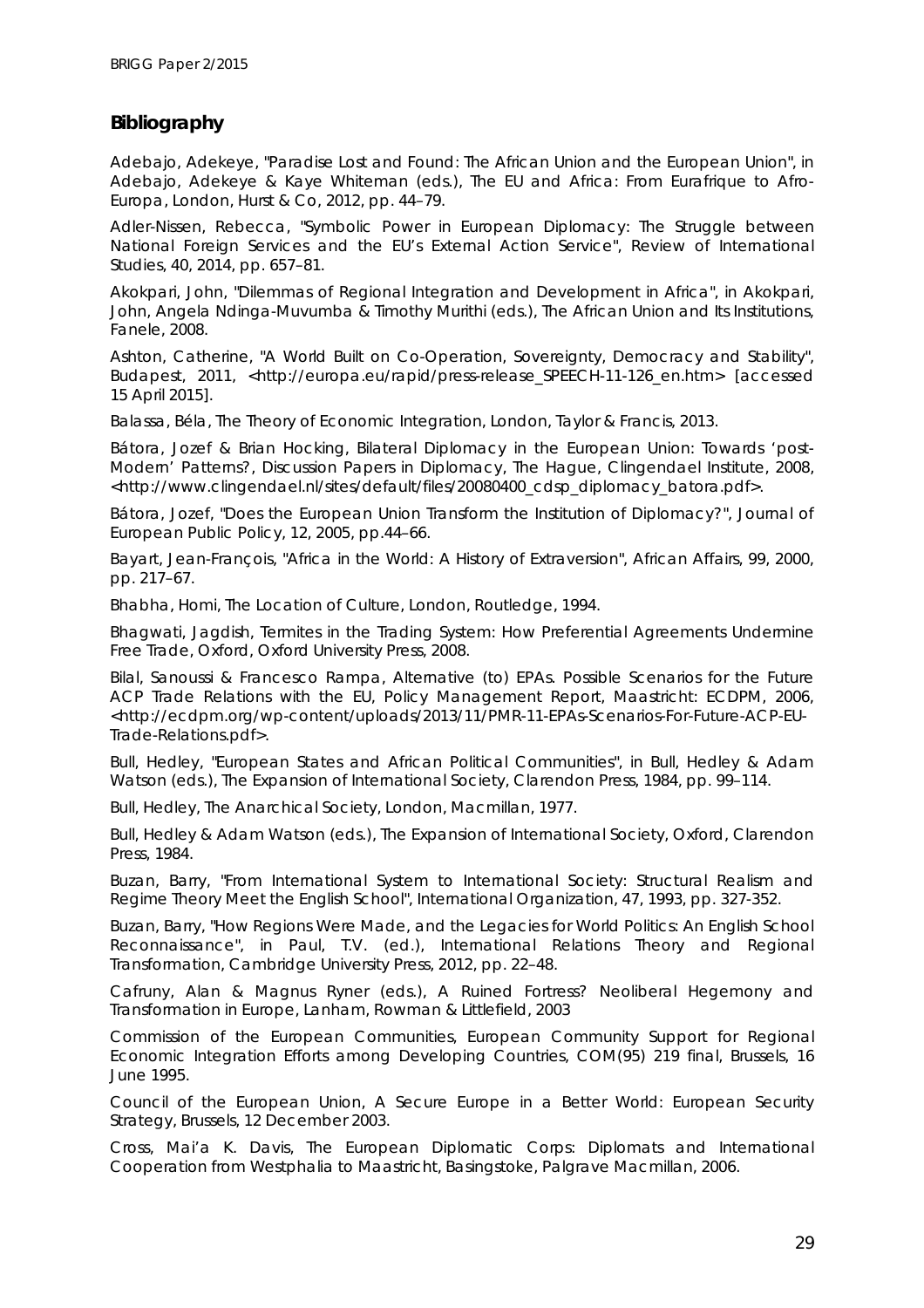Diez, Thomas & Richard Whitman, "Analysing European Integration: Reflecting on the English School", *Journal of Common Market Studies*, 40, 2002, pp. 43–67.

Diez, Thomas, Ian Manners & Richard Whitman, "The Changing Nature of International Institutions in Europe: The Challenge of the European Union", *Journal of European Integration*, 33, 2011, pp. 117–38.

Duke, Simon, "Providing for European-Level Diplomacy after Lisbon: The Case of the European External Action Service", *The Hague Journal of Diplomacy*, 4, 2009, pp. 211–33.

ECDPM, *Internal Note*, March 2015.

European Council, *EU Presidency Statement on Appointment of President Denis Sassou-Nguesso as AU Chairman*, 30 January 2006 <http://eu-un.europa.eu/articles/en/ article\_5637\_en.htm> [accessed 15 April 2015].

Feinberg, Richard, "Institutionalized Summitry", in Cooper, Andrew, Jorge Heine & Ramesh Thakur (eds.), *The Oxford Handbook of Modern Diplomacy*, Oxford, Oxford University Press, 2013.

Foucault, Michel, *The Order of Things: An Archaeology of the Human Sciences*, Vintage Books, 1970.

Haastrup, Toni, "EU as Mentor? Promoting Regionalism as External Relations Practice in EU– Africa Relations", *Journal of European Integration*, 35, 2013, pp. 785–800.

Hardacre, Alan, *[The Rise and Fall of Interregionalism in EU External Relations](http://www.linkedin.com/redir/redirect?url=https%3A%2F%2Fwww%2Erolpub%2Ecom%2Fproduct_info%2Ephp%3Fmanufacturers_id%3D22%26products_id%3D74&urlhash=Y7L6&trk=prof-publication-title-link)*, Dordrecht, Republic of Letters Publishing, 2010.

Hettne, Björn & Fredrik Söderbaum, "The UN and Regional Organizations in Global Security: Competing or Complementary Logics?", *Global Governance*, 12, 2006, pp. 227–32.

Hocking, Brian, "(Mis)Leading Propositions About 21st Century Diplomacy", *Crossroads Foreign Policy Journal*, 3, 2012, pp. 71–84.

Hurrell, Andrew, *On Global Order: Power, Values, and the Constitution of International Society*, Oxford, Oxford University Press, 2010.

Irwin, Graham W., "Precolonial African Diplomacy: The Example of Asante", *The International Journal of African Historical Studies*, 8, 1975, pp. 81-96.

Keukeleire, Stephan, "Reappraising Diplomacy: Structural Diplomacy and the Case of the European Union", *The Hague Journal of Diplomacy*, 4, 2009, pp. 143–65.

Keukeleire, Stephan & Tom Delreux, *The Foreign Policy of the European Union*, Basingstoke, Palgrave Macmillan, 2014.

Kissinger, Henry, *Diplomacy*, New York, Simon & Schuster, 1994.

Kotzé, Hennie & Carly Steyn, *African Elite Perspectives: AU and NEPAD. A Comparative Study across Seven African Countries*, Occasional Papers, Johannesburg, Konrad-Adenauer-Stiftung, 2003, <http://www.kas.de/wf/doc/kas\_3813-544-1-30.pdf>.

Lee, Donna & David Hudson, "The Old and New Significance of Political Economy in Diplomacy", *Review of International Studies*, 30, 2004.

Lee, Donna, "African Agency in Global Trade Governance", in Brown, William & Sophie Harman (eds.), *African Agency in International Politics*, London, Taylor & Francis, 2013, pp. 34– 48.

Legum, Colin, *Pan-Africanism: A Short Political Guide*, New York, Frederick A. Praeger, 1965.

Lenz, Tobias, "EU Normative Power and Regionalism: Ideational Diffusion and Its Limits", *Cooperation and Conflict*, 48, 2013, 211–28.

Little, Richard, "The English School's Contribution to the Study of International Relations", *European Journal of International Relations*, 6, 2000, pp. 395–422.

Lorenz-Carl, Ulrike, Stephen R. Hurt & Donna Lee, "The Argumentative Dimension to the EU-Africa EPAs", *International Negotiation*, 18, 2013, pp. 67–87.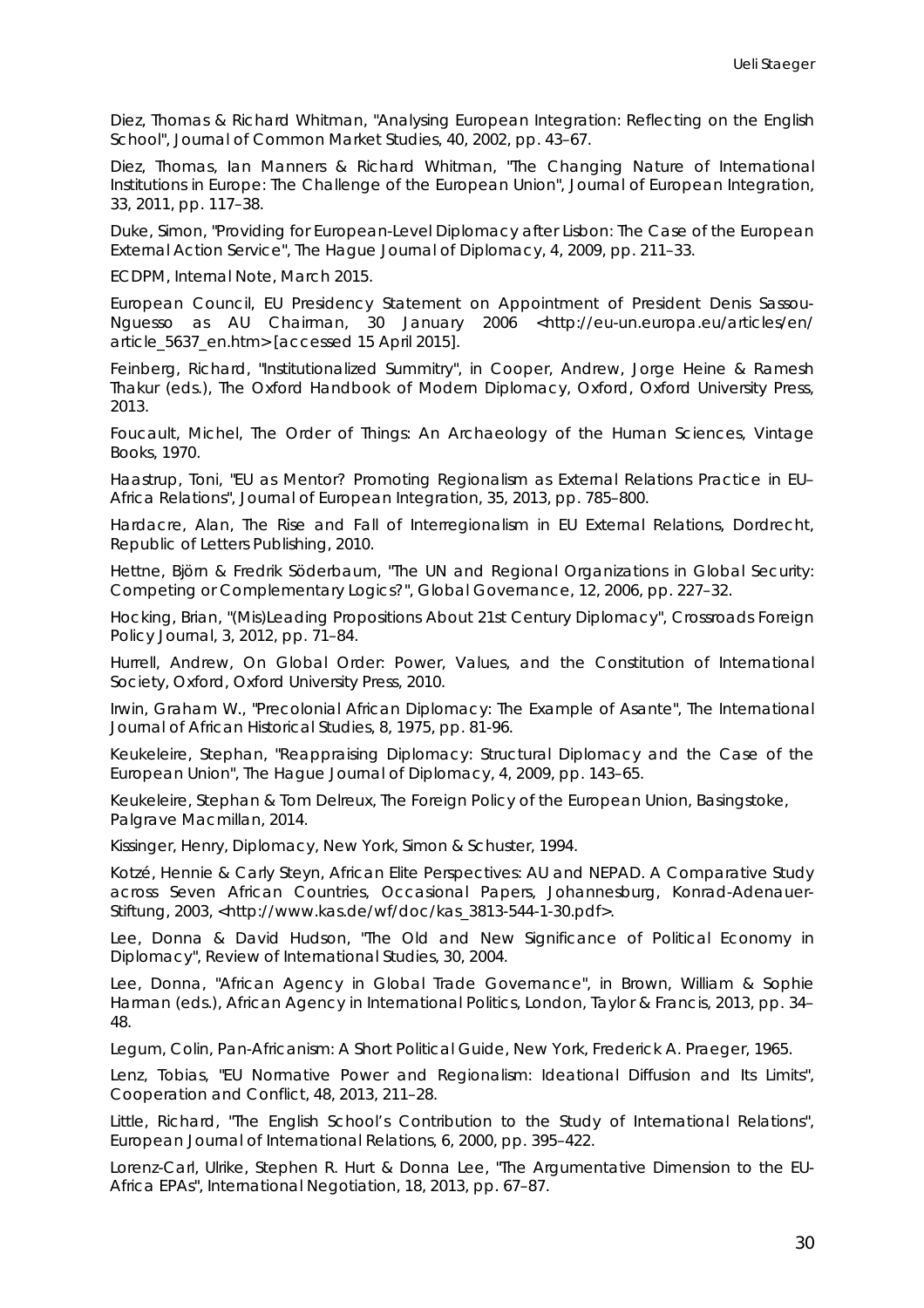Lundestad, Geir, 'Empire' by Integration: The United States and European Integration, 1945 -*1997*, Oxford, Oxford University Press, 1998.

Manners, Ian "Normative Power Europe: A Contradiction in Terms?", *Journal of Common Market Studies*, 40, 2002, pp. 235–58.

Murithi, Timothy, *The African Union: Pan-Africanism, Peacebuilding and Development*, Aldershot, Ashgate, 2005.

Ndlovu-Gatsheni, Sabelo J. & Brillant Mhlanga (eds.), *Bondage of Boundaries and Identity Politics in Postcolonial Africa: The 'Northern Problem' and Ethno-Futures*, Pretoria, Africa Institute of South Africa, 2013.

Ndlovu, Sambulo & Lindiwe Ndlovu, "Mediation as Conflict Resolution in Traditional Ndebele Society", *Africana*, 6, 2012, pp. 168–92.

Neumann, Iver B., "The English School on Diplomacy: Scholarly Promise Unfulfilled", *International Relations*, 17, 2003, pp. 341–69.

Nkrumah, Kwame, *Africa Must Unite*, London, Heimenmann Educational Books Ltd, 1963.

Ole Jacob Sending, *Matching Skills to a New Diplomatic Context*, European Policy Brief, GRE:EN, 2014, <http://www2.warwick.ac.uk/fac/soc/csgr/green/papers/policybriefs/ policy\_brief\_sending\_august\_2014\_edited.pdf>.

Parker, Owen & Ben Rosamond, ""Normative Power Europe" Meets Economic Liberalism: Complicating Cosmopolitanism Inside/outside the EU", *Cooperation and Conflict*, 48, 2013, 229–46.

Pella, John Anthony, *Africa and the Expansion of International Society: Surrendering the Savannah*, London, Routledge, 2014.

Pfetsch, Frank & Alice Landau, "Symmetry and Asymmetry in International Negotiations", *International Negotiation*, 5, 2000, pp. 21-42.

Pigman, Geoffrey, *Contemporary Diplomacy*, Chichester, Wiley, 2010.

Richard Haass, "The Case for Messy Multilateralism", *Financial Times*, 5 January 2010 <http://www.ft.com/intl/cms/s/0/18d8f8b6-fa2f-11de-beed-00144feab49a.html#axzz3HG 6grBnD> [accessed 27 March 2015].

Sandra Lavenex & Frank Schimmelfennig, "EU Rules beyond EU Borders: Theorizing External Governance in European Politics", *Journal of European Public Policy*, 16, 2009, pp. 791–812.

Sharp, Paul, *Diplomatic Theory of International Relations*, Cambridge University Press, 2009.

Smith, Malinda, *Beyond the 'African Tragedy': Discourses on Development and the Global Economy*, Aldershot, Ashgate Publishers, 2006.

Spivak, Gayatri, "Can the Subaltern Speak?", in Williams, Patrick & Laura Chrisman (eds.) *Colonial Discourse and Post-Colonial Theory*, Harvester Wheatsheaf, Hemel Hempstead, 1993, pp. 66–111.

Tieku, Thomas Kwasi, "The Evolution of the African Union Commission and Africrats: Drivers of African Regionalism", in Shaw, Timothy M., J. Andrew Grant & Scarlett Cornelissen (eds.), *The Ashgate Research Companion to Regionalisms*, Aldershot, Ashgate, 2011, pp. 193–212.

Van Langenhove, Luk, "The Transformation of Multilateralism Mode 1.0 to Mode 2.0", *Global Policy*, 1, 2010, pp. 263–70.

Watson, Adam, *Diplomacy: The Dialogue Between States*, Eyre Methuen, 1982.

Watson, Adam, *The Evolution of International Society a Comparative Historical Analysis*, London, Routledge, 1992.

Zartman, William, *The Structuralist Dilemma in Negotiation*, Groupe d'étude et de recherche sur la sécurité internationale, 1997.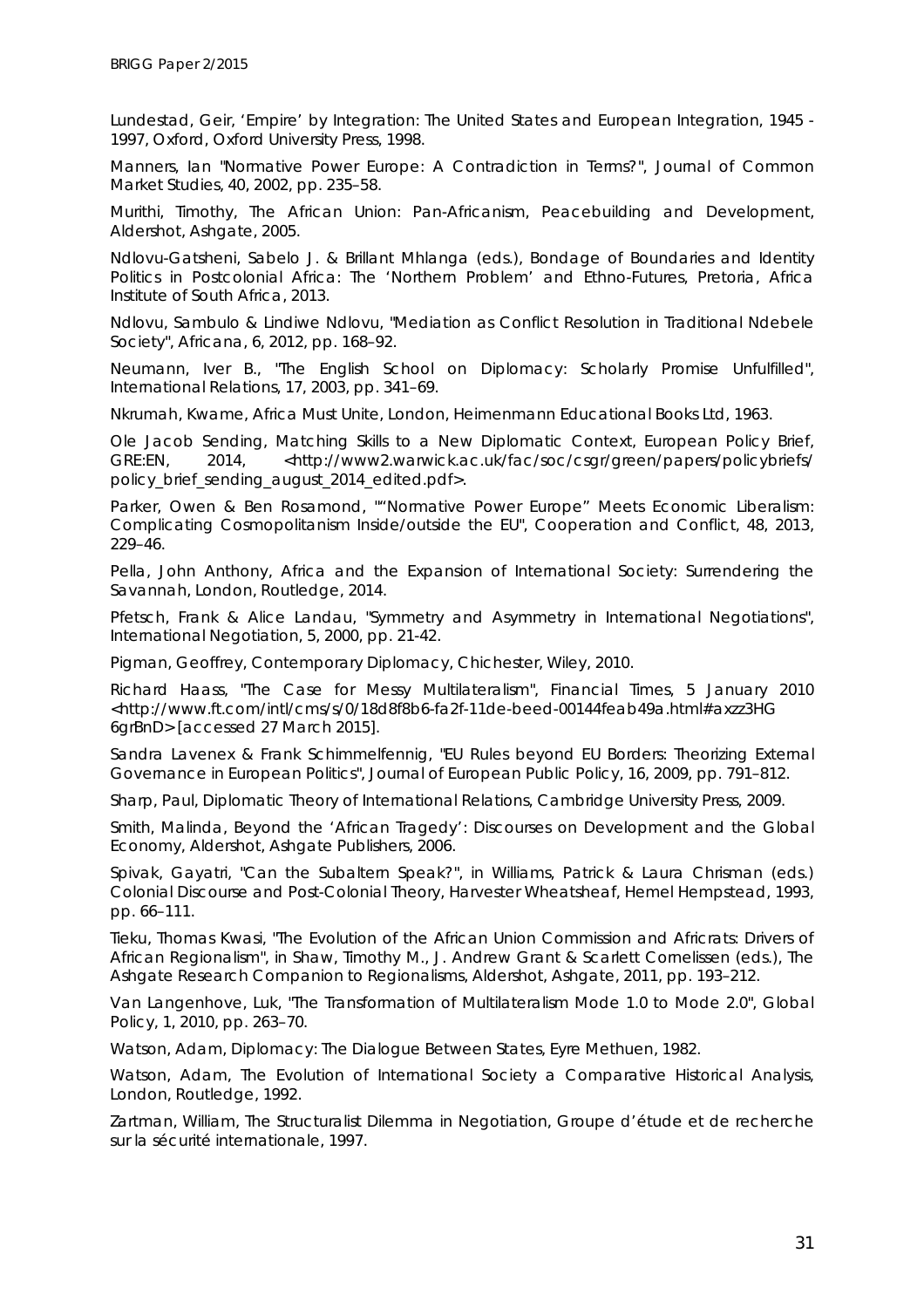# **List of** *Bruges Regional Integration & Global Governance* **Papers**

#### **1/2008**

Kennedy Graham, *Towards a Coherent Regional Institutional Landscape in the United Nations? Implications for Europe*

#### **2/2008**

Sieglinde Gstöhl, *'Patchwork Power' Europe? The EU's Representation in International Institutions*

#### **3/2008**

Daniele Marchesi, *The EU Common Foreign and Security Policy in the UN Security Council: Between Representation and Coordination*

#### **1/2009**

Quentin Weiler, *The European Union and Security Sector Reform in Africa: A Leader in Theory, a Laggard in Reality?*

#### **2/2009**

Simona Lipstaite, *EU-US Cooperation in International Peace and Security: Bilateral versus Multilateral Dialogues*

#### **3/2009**

Andrew Cottey, *Sub-regional Cooperation in Europe: An Assessment*

#### **4/2009**

Giovanni Molano Cruz, *La coopération entre l'Union européenne et la Communauté andine contre le trafic illicite de stupéfiants : une étude de cas d'interrégionalisme*

#### **5/2009**

Anne Willenberg, *The Promotion of Regional Economic Integration in the EU's Neighbourhood: CEFTA 2006 and the Agadir Agreement* 

#### **1/2010**

Helena Lindholm Schulz, *Security as an Interregional Concern: The EU and the Middle East*

#### **2/2010**

Tobias Felix Franke, *Nosce Te Ipsum: Positioning the EU's CSDP as a Regional* Ordnungsmacht

#### **3/2010**

Emanuele Pollio, *What Kind of Interregionalism? The EU-Mercosur Relationship within the Emerging 'Transatlantic Triangle'*

# **1/2011**

Andrej Kirn, *The European Union's Role in Promoting and Implementing the Responsibility to Protect in Africa: Turning Political Commitments into Effective Action*

#### **2/2011**

Katharina Gnath and Claudia Schmucker, *The Role of the Emerging Countries in the G20: Agenda-setter, Veto Player or Spectator?*

#### **3/2011**

Thomas James Uldall Heidener, *As Time Goes by: EU Climate Change Actorness from Rio to Copenhagen*

#### **4/2011**

Mojca Kodric, *The EU Strategy for the Danube Region: What Potential Contribution to Regional Stability and Co-operation?*

# **1/2012**

Laurène Aubert, *The European Union's Policy towards Central Asia and South Caucasus: a Coherent Strategy?*